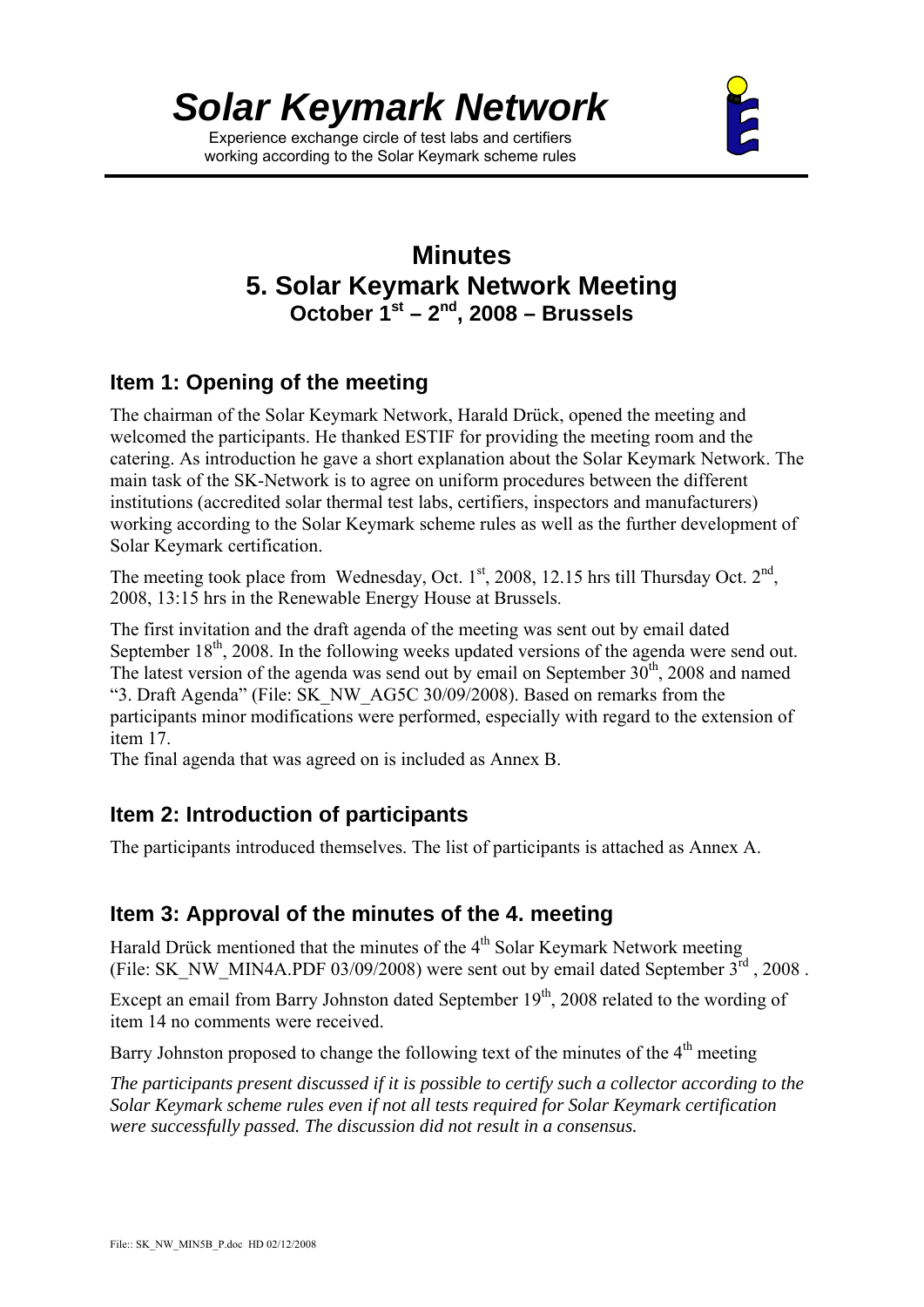In the following way:

*During lively discussion it was clarified that passing an EN 12975 durability test for evacuated tubes had already been exempted by earlier Solar Keymark Network Meeting Minutes, and that past minutes note that this exemption was specifically because test was not relevant. The meeting delegated further decisions on the relevance, or otherwise, of tests, and the possibility of substitution of relevant tests, to the specific test houses and certifying agencies involved.*

The 5. Solar Keymark Network Meeting did (with six negative votes) not accept this change of the minutes.

The minutes of the 4<sup>th</sup> Solar Keymark Network meeting (File: SK\_NW\_MIN4A.PDF 03/09/2008, send out by email dated September 3<sup>rd</sup>, 2008) were approved with one negative vote.

### **Item 4: Terms and conditions for the Solar Keymark Network Meetings**

All the experts present at the meeting did see the need for working procedures of the Solar Keymark Network meetings. It was agreed to establish a group for the preparation of draft working rules. The members of this group are:

Sören Scholz (Chairman), Andreas Bohren, Joao Santos

The group will prepare a first draft of the Solar Keymark Network meeting working procedures and send this out to the Solar Keymark Network for comments until the end of January 2009.

Written input to the working procedures is welcomed and should be send to Sören Scholz (Email: soeren.scholz@dincertco.de) before the end of November 2008.

It is intend to make a final decision related to the working rules at the next meeting.

In order to have some basic working procedures for the Solar Keymark Meetings it was agreed on the following procedures:

#### **Approval of the minutes:**

The minutes of the Solar Keymark Network are considered as approved if there are no comments send out to the Solar Keymark Network within 30 days after sending out the minutes.

#### **Participation in the Solar Keymark Network meetings:**

Representatives from the following groups shall participate:

- empowered certification bodies
- accredited testing laboratories
- inspection bodies
- Solar Keymark secretariat (ESTIF)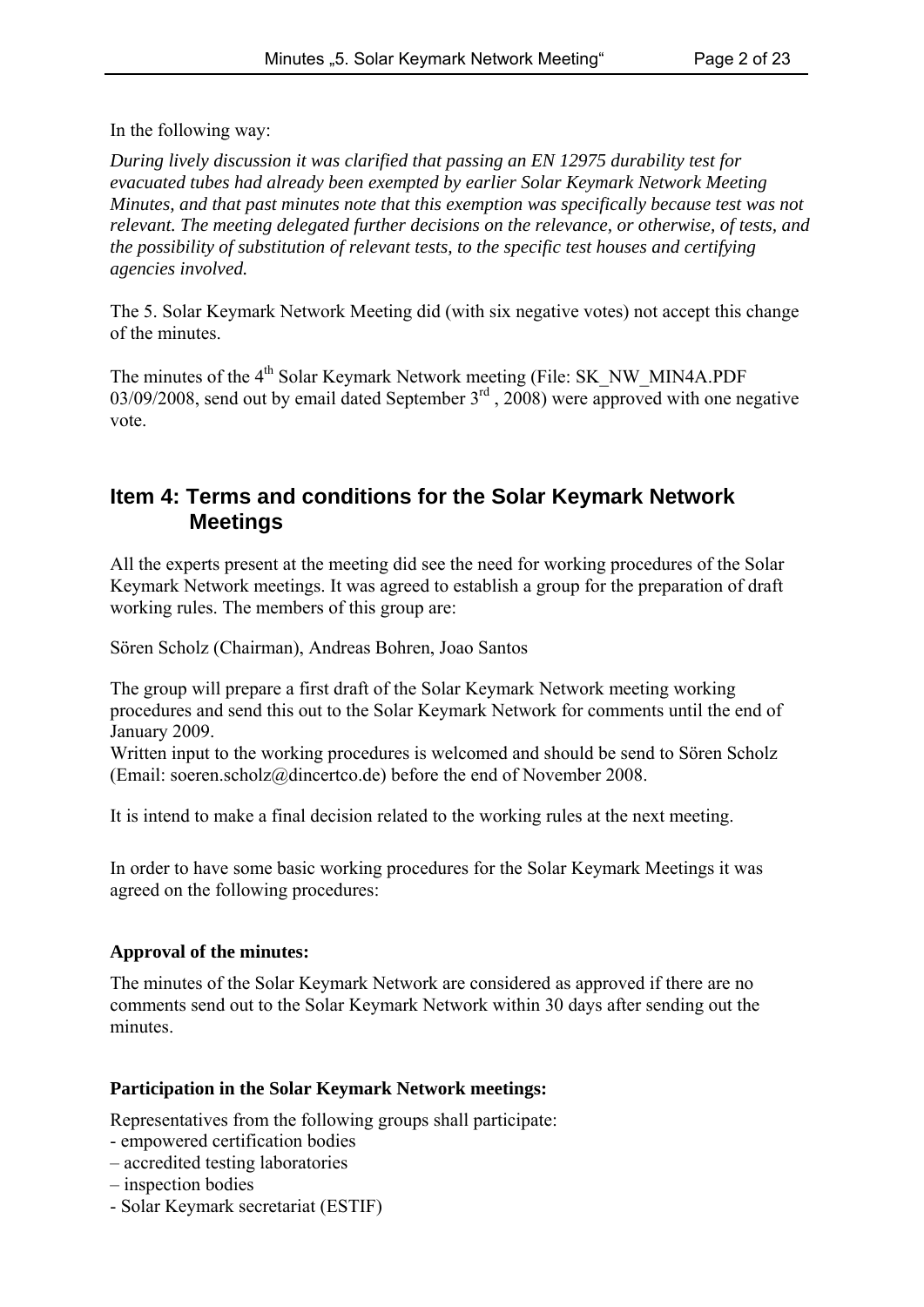Note: The number of participants of the above mentioned institutions should not exceed two representatives per individual institution

In addition representatives from the following groups are allowed to participate:

- certification bodies in the process of empowerment
- testing laboratories in the process of accreditation
- inspection bodies in the process of accreditation
- one official representative from CEN
- the chairman of CEN TC 312
- the chairman of ISO TC 180
- one representative of each national trade association that is a member of ESTIF
- industry participants raising important issues being discussed at the meeting.

#### **Voting rights in the Solar Keymark Network meetings**

In cases where a decision is required all efforts to reach a consensus based on a broad range of opinions shall be undertaken.

In cases where a consensus can not be reached decisions shall be made based on voting.

Voting is only possible related to items mentioned on the agenda that is send out at least seven days before the meeting. In addition to this, voting is possible in cases where all representatives of the meeting holding voting rights agree on a vote.

In case of voting a simple majority of the votes are required to make a decision. Abstentions shall not be counted as a vote.

Representatives from the following groups have **one** vote if personally present at the meeting:

- each empowered certification body
- each accredited testing laboratory
- each inspection body
- Solar Keymark secretariat (ESTIF)´
- representative of each national trade association that is a member of ESTIF. In cases where no national trade association is a member of ESTIF a participation is possible provided that the representative is nominated by the national CEN TC 312 or ISO TC 180 mirror committee.

#### **Level of confidentiality of the Solar Keymark Network meeting minutes**

The approved minutes of the Solar Keymark Network will be put in the public assessable area of www.solarkeymark.org for download.

#### **Item 5: Level of confidentiality of the Solar Keymark Network minutes**

This aspect was already discussed and decided within item 4.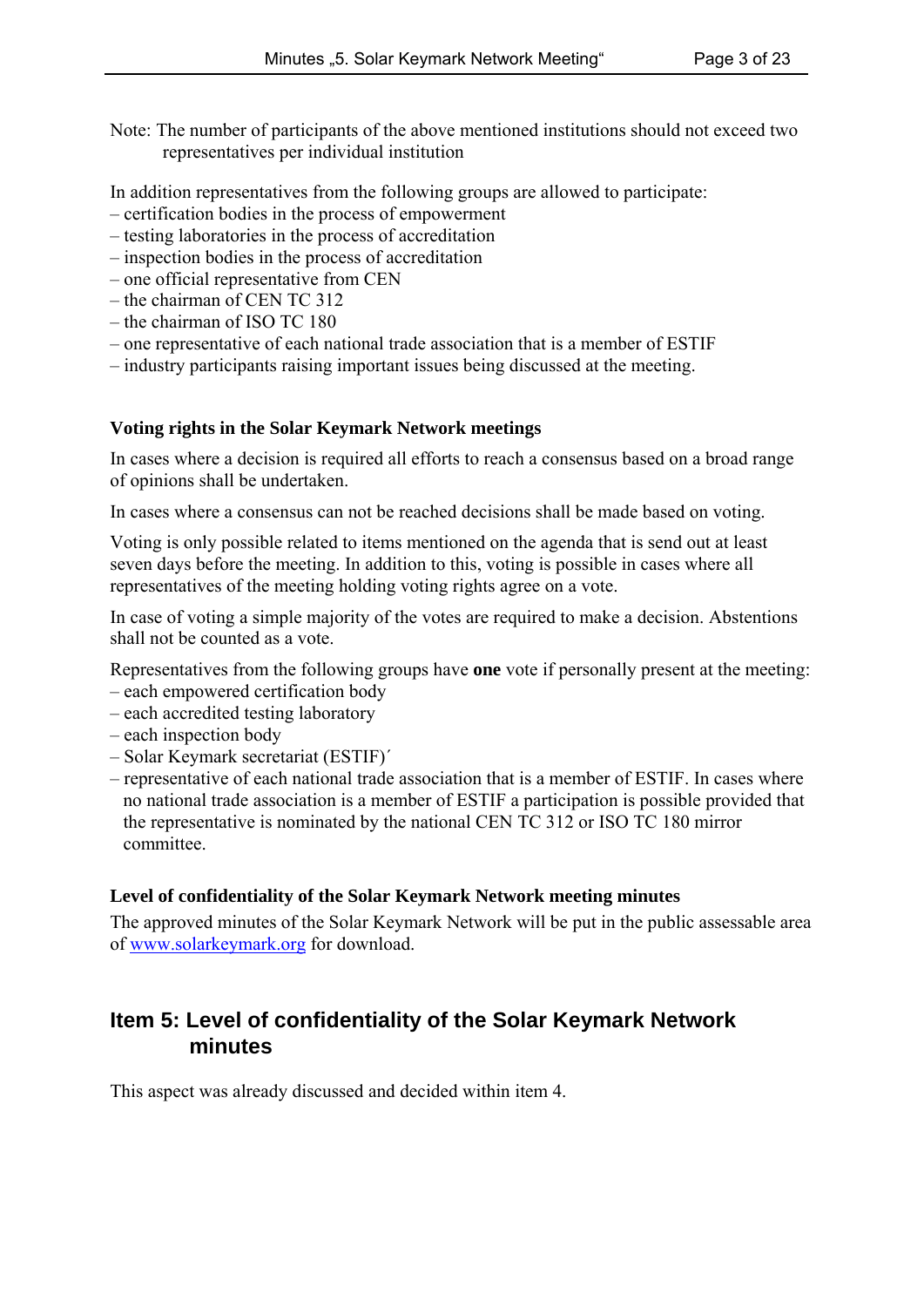# **Item 6: Fees for the Solar Keymark Network and Secretariat**

Jan Erik Nielsen mentioned that CCB (CEN certification board) accepted at its meeting on Sep.  $24<sup>th</sup>$ , 2008 the revised version of the Solar Keymark Scheme rules. In this context it is now possible to collect fees for the operation of the Solar Keymark Secretariat and the Solar Keymark Network via the national certification bodies.

The fees and tasks of the Solar Keymark Network as stated in Annex C of the revised version of the Solar Keymark Scheme rules that were presented by Jan Erik Nielsen.

The tasks of the Solar Keymark Secretariat were discussed and extended with regard to a newsletter that should be send out by the Solar Keymark Secretariat to everybody who subscribes on the Solar Keymark homepage (wwww.solarkeymark.org).

The participants present agreed for the coming year 2009 to an annual fee of 70  $\epsilon$  per product type (license) and calendar-year. This fee shall be collected by the Solar Keymark certification bodies and transferred, based on invoices, to ESTIF.

By the end of June 2009 the fee has to be paid for certificates already existing at January 1st, 2009. As a basis for the invoices send out by ESTIF the certification bodies shall report to the Solar Keymark Secretariat the number of issued licences at January  $1<sup>st</sup>$ , 2009.

The fee for the licenses issued during the year 2009 will be transferred to ESTIF based on invoices send out at the beginning of 2010. As a basis for this invoices prepared by ESTIF the certification bodies shall report to the Solar Keymark Secretariat the number of issued licenses during the year 2009.

It was agreed that Jan Erik Nielsen will inform about the additional fee for the Solar Keymark Network and Secretariat on the Solar Keymark website and propose to distribute this information also via an ESTIF Newsletter.

It was agreed to decide about the amount of the annual fee for the following year based on the updated budget of the actual year and the expected income and expenses of the following year. This yearly decision shall be made before the end of October of the previous year. In cases of no decision is made the fee remains the same.

#### **Item 7: Test reference years**

With regard to the performance prediction according to EN 12976 it is essential that all labs use the same weather data. In order to ensure this a common procedure was agreed on during the 1<sup>st</sup> Solar Keymark Network Meeting in June 2006.

#### **Weather data:**

It was agreed that with regard to the weather data for specific countries the persons listed below will act as a contact point. On request these persons shall supply weather data that are not protected with any copyright.

| Sweden:  | Ulrik Petterson (SP)        |
|----------|-----------------------------|
| Germany: | Henner Kerskes (ITW)        |
| Denmark: | Jan Erik Nielsen (SolarKey) |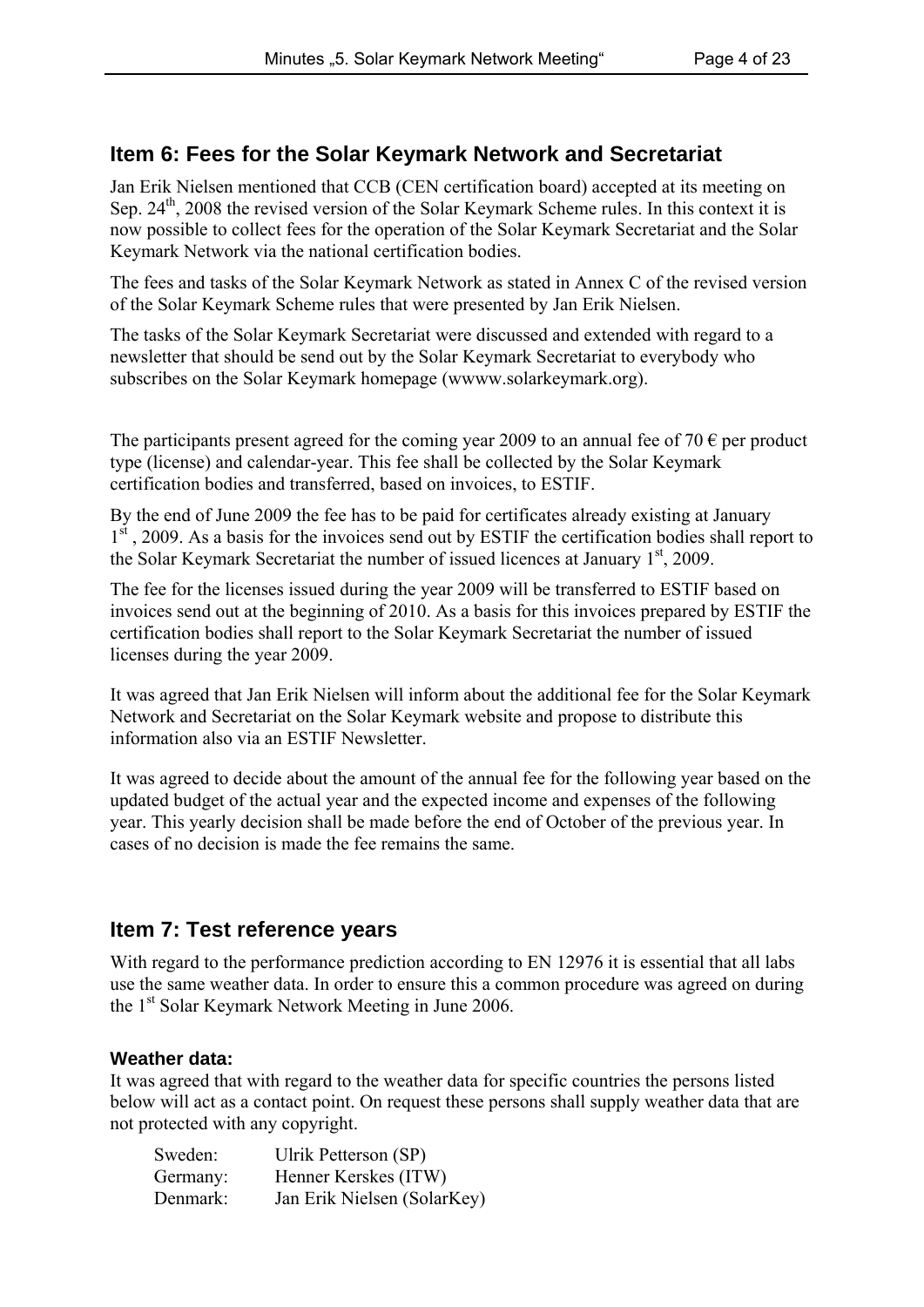| Spain:       | Pilar Navarro Rivero (ITC)                           |
|--------------|------------------------------------------------------|
| Austria:     | Josef Buchinger (arsenal)                            |
| Greece:      | Emmanouil Mathioulakis, Giorgos Panaras (Demokritos) |
| Italy:       | Giacobbe Braccio (ENEA)                              |
| Poland:      | Stanisław Gołębiowski (ECBREC)                       |
| Portugal:    | Maria Carvalho (INETI)                               |
| France:      | Dominique Caccavelli (CSTB)                          |
| Switzerland: | Sebastian Laipple (SPF)                              |

Up to September 2008 check-sum figures for the weather data of at least one location in all the above mentioned countries have been sent to Harald Drück. In total check sums for the following locations are available:

| Austria:     | Vienna, Graz        |
|--------------|---------------------|
| Greece:      | Athens              |
| Poland:      | Warsaw              |
| Germany:     | Würzburg            |
| Portugal:    | Porto, Lisboa, Faro |
| Italy:       | Rome, Catania       |
| Denmark:     | Copenhagen          |
| Spain:       | Las Palmas, Madrid  |
| Sweden:      | Stockholm 1996-2005 |
| France:      | Agen, Trappes, Nice |
| Switzerland: | Davos               |
|              |                     |

Note: The complete list with the check sum figures is attached as Annex C.

Since the requested weather data check sums are now all available this activity can be considered as completed.

# **Item 8: Flexible Solar Keymark certification**

Jan Erik Nielsen reported about the investigations made within the Solar Keymark II project related to a method allowing for the determination of the performance parameters of factory made thermal solar systems by means of a calculation procedure based on a physical performance test of only one system.

This method is based on the calculation procedure for thermal solar systems specified in EN 15316-4-3 (the EBPD method). An approach based on this method is also included in the French certification scheme.

This approach was in principle accepted for thermosiphon systems by the meeting of the CCB (CEN certification board) on Sep.  $24<sup>th</sup>$ , 2008.

Andreas Bohren reported about the application of the method on different systems with different tank volumes and same collectors and vice versa. The results obtained with this procedure showed significant differences compared to the results determined by measurements. At present it is not clear if the deviation is due to the extrapolation procedure itself or due to an incorrect application of the procedure.

It was decided that these differences should be discussed and investigated by SPF (Sebastian Laipple) and CST B (Bouzid Khebchache).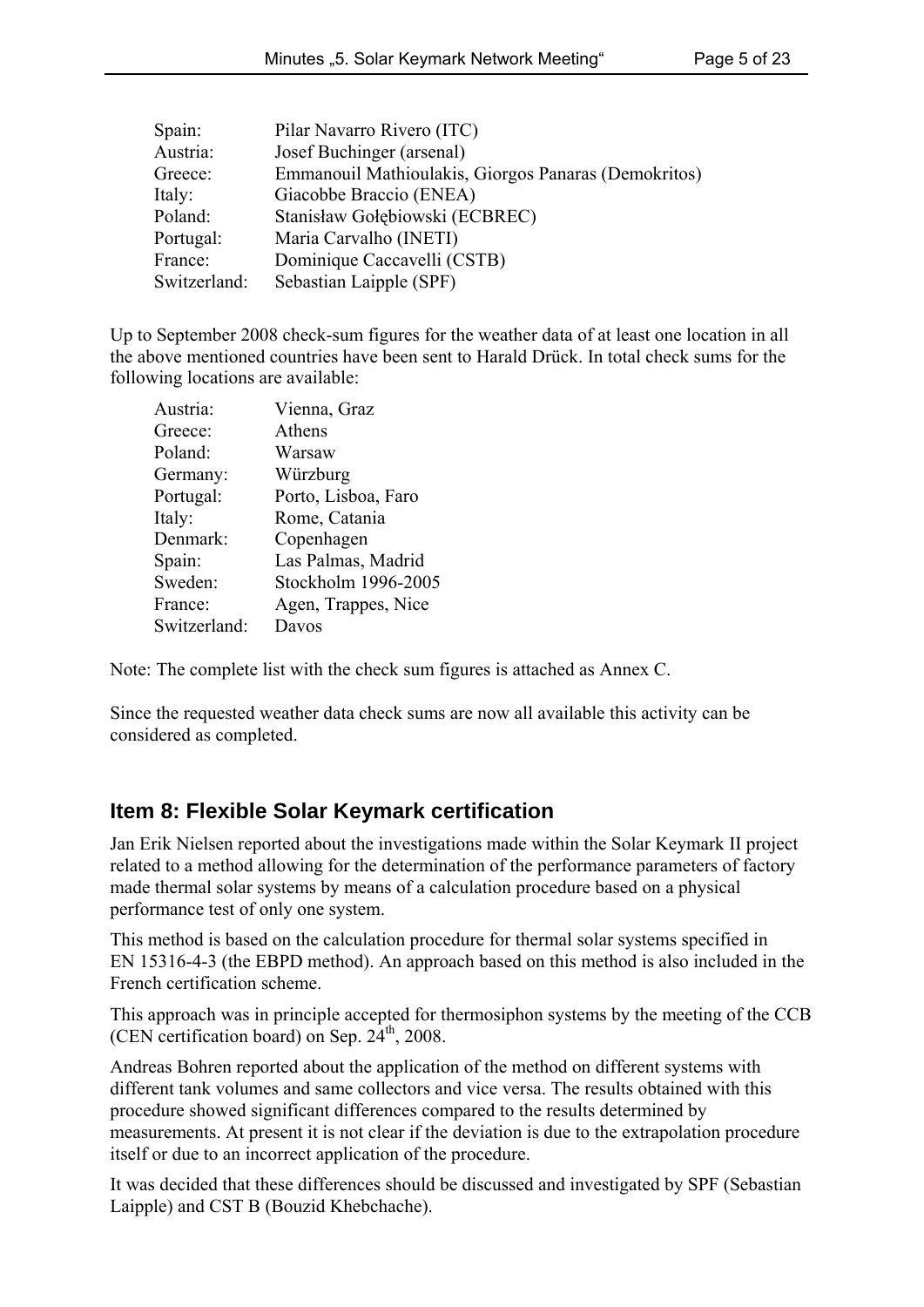Korbinian Kramer (ISE) reported about the application of the extrapolation procedure on two systems with different collector areas and tank volumes. The deviations he observed between the results determined by measurements and the extrapolation procure were below 4 %.

Bouzid Khebchache (CSTB) reported about the application of the extrapolation procedure on two systems with different collector areas and tank volumes. The deviations he observed between the results determined by measurements and the extrapolation procure were below 8 %.

It was agreed that Jan Erik Nielsen and Bouzid Khebchache will further elaborate the procedure and include it in the revised version of the Solar Keymark Scheme rules as Annex D (Determination of performance indicators for systems within a system "family"). It is intended to send out a final draft version of the procedure to the Solar Keymark Network until November 2008. In this context also the already existing report related to the validation of the procedure will be extended and distributed.

Persons that are interested in receiving this information should send an email to Jan Erik Nielsen (Email: jen@solarkey.dk) before the end of October 2008.

In case no major comments and objection are received within 20 days after sending out the above mentioned documents the procedure will be considered as approved by the Solar Keymark Network.

After the modified version of the revised Solar Keymark scheme rules are available they are expected to be accepted by CCB within one month based on a vote by correspondence.

#### **Item 9: Revised scheme rules**

The main issues related to the revision of the Solar Keymark Scheme rules were

- flexible Solar Keymark certification of factory made systems
- fees for the Solar Keymark Network and Secretariat

This topics were already discussed within previous items.

Jan Erik Nielsen reported about the comment from a Spanish certification body requesting biannual re-testing of solar thermal products. During the meeting of the CCB (CEN certification board) on Sep. 24<sup>th</sup>, 2008 Jan Erik managed to convince CCB not to insist on biannual retesting. Due to this there is no need to change the Solar Keymark scheme rules with regard to this aspect.

#### **Translation of the Solar Keymark Scheme rules:**

It was decided that national certification bodies can translate the Solar Keymark Scheme rules to different languages. In case of differences the English version of the Solar Keymark Scheme rules is valid.

#### **Picking of test samples:**

It was agreed to mention in the introduction of the Solar Keymark scheme rules that picking of the test samples by an independent body is a key element of Solar Keymark Certification.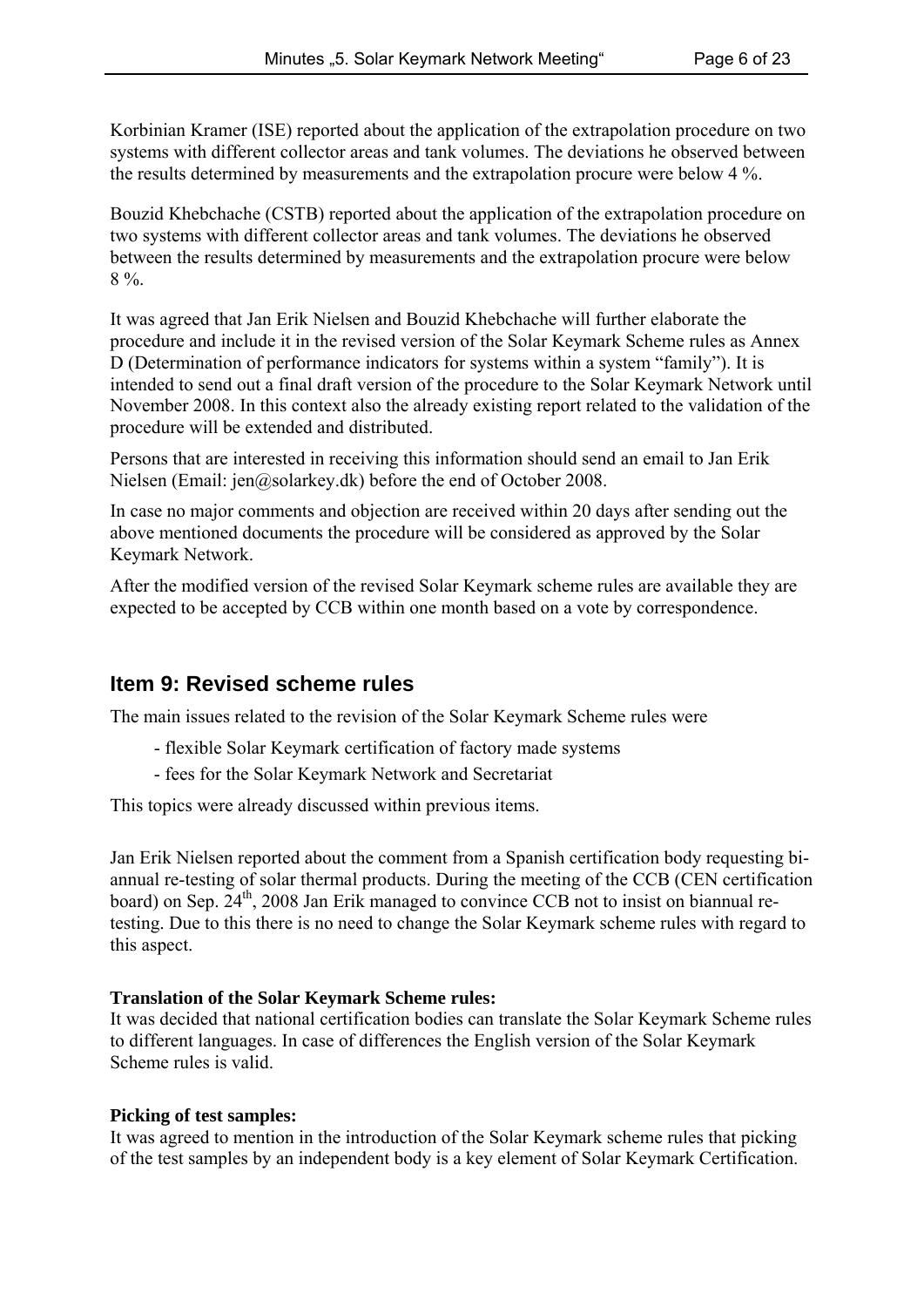#### **Item 10: Presentation of the energy output calculation tool for collectors**

Peter Kovacs presented a modified version of the output calculation tool for collectors Ulrik Petterson presented already at the last meeting. He mentioned that this tool will be used in Sweden as a basis for subsidies. The tool was especially improved with regard to the calculation procedures for vacuum tubular collectors.

The presentation is attached as Annex D.

The tool was discussed at the meeting and the participants expressed the wish to have only one calculation tool for the calculation of the collector output independent if the collector performance parameters are determined by the steady-state or the quasi-dynamic method. Furthermore the calculations shall be possible based on the parameters stated in the already standardised collector data sheet.

The participants expressed the wish to extend the tool to the calculation of the collector output of uncovered collectors.

It was agreed that Peter Kovacs will send out the tool (including a manual) to the Solar Keymark Network for further evaluation and commenting.

It was agreed to establish a **working group for the further elaboration of the tool**. The members are:

Peter Kovacs (chairman), Andreas Bohren, Stephan Fischer, Korbinian Kramer, Maria Carvalho.

This group should present a final draft tool for the next Solar Keymark Network meeting.

It was agreed that after a successful validation (e.g. against TRNSYS simulations) the tool should be integrated in the Solar Keymark scheme rules.

It is intended to decide about the validation of the tool and its integration in the Solar Keymark scheme rules at the next Solar Keymark meeting.

#### **Item 11: Valdity of Solar Keymark certificates in case of absorbers selective coated by different manufacturers are used**

Costas Travasaros raised the question under which conditions Solar Keymark certificates are valid with regard to the use of absorbers selective coated by different manufactures.

Jan Erik Nielsen mentioned that this questions is also of relevance for a lot of other solar collector manufacturers.

Stephan Fischer reported about the procedure of the German TkTSuB (Experience exchange circle related to solar thermal products and components) with regard to this aspect. There it was agreed to consider different coatings as equal if the equality is proven based on a performance test and durability and reliability tests of the same collector with an absorber with different coatings and if the positive result of this proving procedure is accepted by the TkTSuB. In addition to this the so-called IEA Task 10 test has to be performed successfully.

At present the German TkTSuB considers following selective absorber coatings as equivalent: Brand names: Tinox classic, Blutec etaplus CU, Sunselect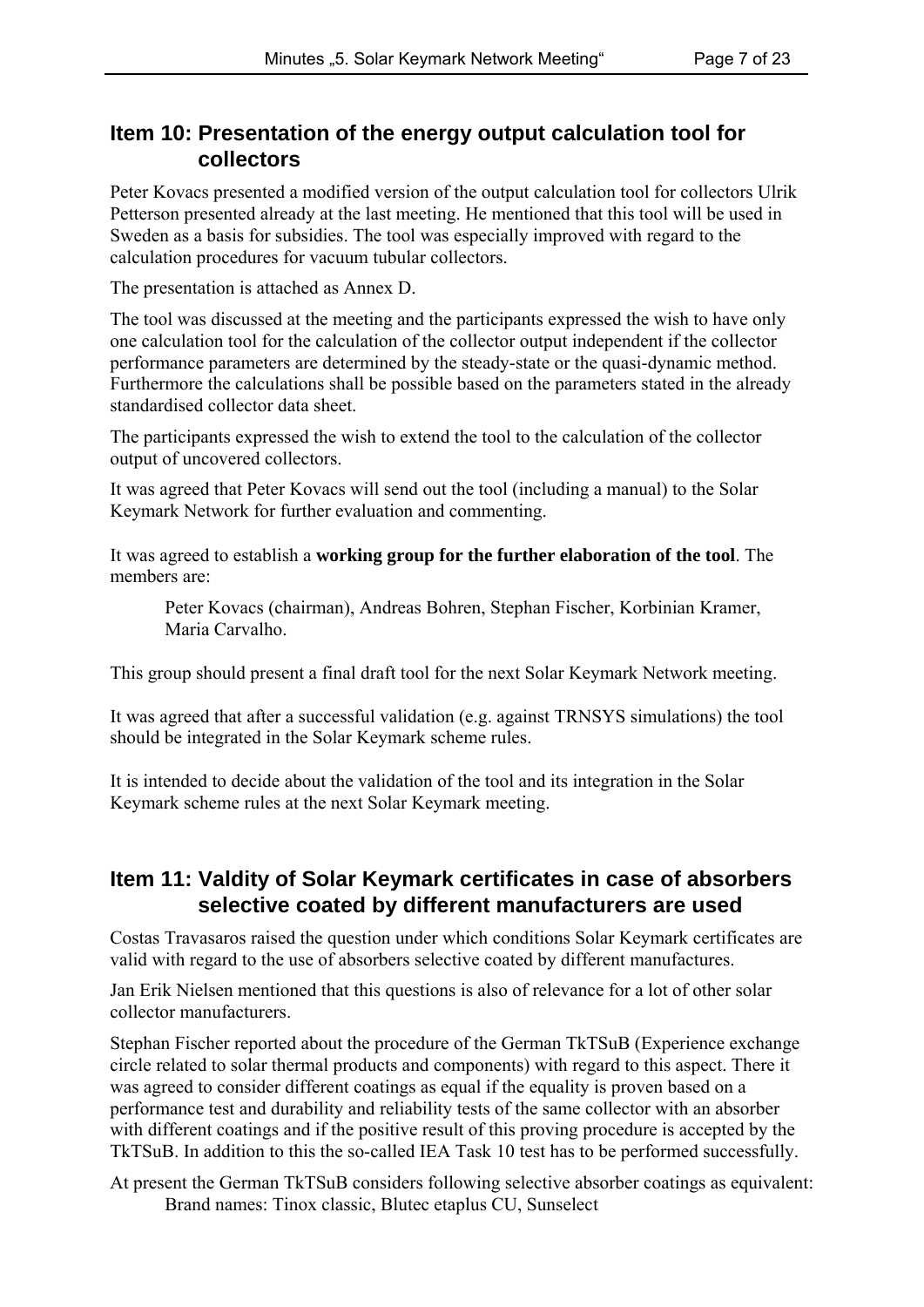#### **Decision – Valdity of Solar Keymark certificates in case of absorbers selective coated by different manufacturers are used**

The experts present decided to apply the following procedure in order to consider different coatings as equivalent:

Different coatings are considered as equivalent provided that

- the absorptance and emittance of the different coatings under question was measured by the same recognised lab and
- the durability and reliability tests according to EN 12975-2 (being relevant with regard to the absorber) of the same collector with an absorber with different coatings performed by an accredited test lab are successfully passed and
- the power curves determined by an accredited test lab for the same collector with an absorber with different coatings do not differ by more than 2% at a reduced temperature difference of 0 K and not more than 2% at a reduced temperature difference of 50 K and
- the equality is accepted by the Solar Keymark Network

Coatings on copper absorbers with the following brand names are already considered as equivalent:

Tinox classic, Blutec etaplus CU, Sunselect

*This decision was taken unanimously.*

# **Item 12: IEA SH&C Task on "Rating and Certification Procedures"**

Harald Drück reported about a new IEA SH&C Task (International Energy Agency, Solar Heating and Cooling) on "Rating and Certification Procedures". This US driven task is at present in the task definition phase and a task definition meeting is taking place on October  $2<sup>nd</sup>$  and  $3<sup>rd</sup>$ , 2008 at Lisbon.

The Solar Keymark Network in principle appreciates the initiative and expresses its wish to participate actively in this activity. In order to provide a basis for this the Solar Keymark Network expresses the wish to establish a communication basis in the way that one contact person form the "Rating and certification task" definition group is nominated. The name of this person should be communicated to Harald Drück (Email:  $drueck@itw.uni-stuttgart.de$ ) as the chairman of the Solar Keymark Network and to Jan Erik Nielsen (Email:  $jen@solarkey.dk)$  as the Solar Keymark secretary.

Additionally relevant information related to the task and its definition should be send to Jan Erik Nielsen as the Solar Keymark secretary (Email: jen@solarkey.dk) in order to be distributed via the Solar Keymark website.

Furthermore the Solar Keymark Network invites representatives from the "Rating and Certification Task" to present their activity at the next Solar Keymark Network Meeting held on March  $23<sup>rd</sup>$  and  $24<sup>th</sup>$ , 2009 at Pamplona, Spain.

In order to co-ordinate the date and place for the next task definition meeting for the "Rating and Certification Task" with the Solar Keymark Network its chairman Harald Drück (Email: drueck@itw.uni-stuttgart.de) should be contacted.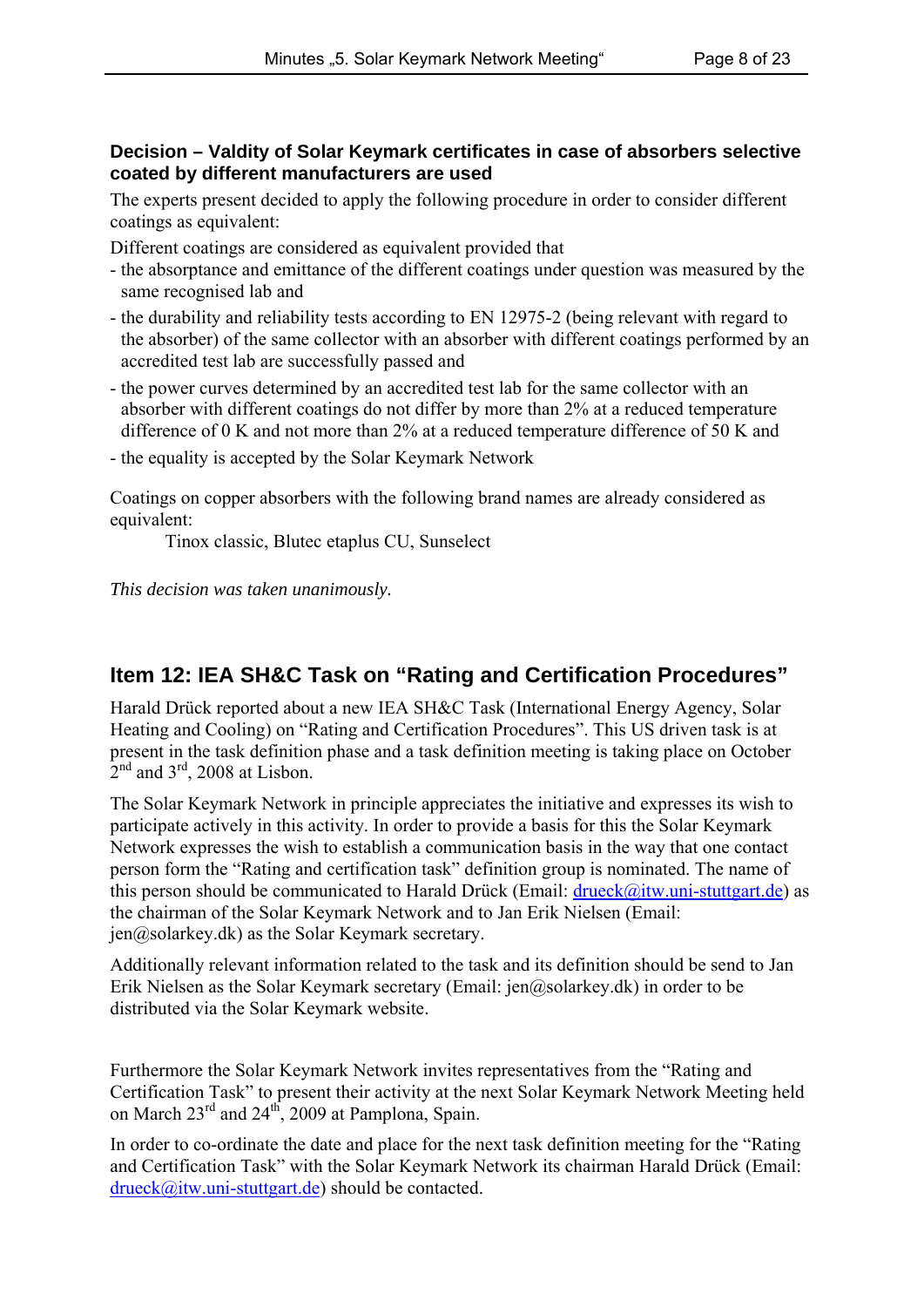Maria Carvalho will attend the task definition meeting on October  $3<sup>rd</sup>$ , 2008 at Lisbon and will inform about the Solar Keymark Network and the wishes expressed above.

**Note:** *Maria Carvalho reported by email dated Oct. 6th, 2008 to Harald Drück that she attended the meeting and transmitted the position mentioned above. The position was very well accepted and further contacts will be established*

### **Item 13: Measurements of aperture area on ETCs**

Peter Kovacs reported about the aspect of the measurement of the aperture area of evacuated tubular collectors (ETCs) and flat plate collectors (FP).

With regard **to flat plate collectors** it was decided that the length of the value  $W<sub>2</sub>$  (see figure below) has to be determined without the width of the grey element if the grey element is not in contact with the glass.



With regard **to vacuum tubular collectors** the length of the value  $L_2$  has to be determined as shown in the figures below (Note: This approach is totally in line with the corresponding standard)

In cases where parts of the tube are covered at one end by a gatter the length of the tube covered by the gatter is not included in the length of the value  $L_2$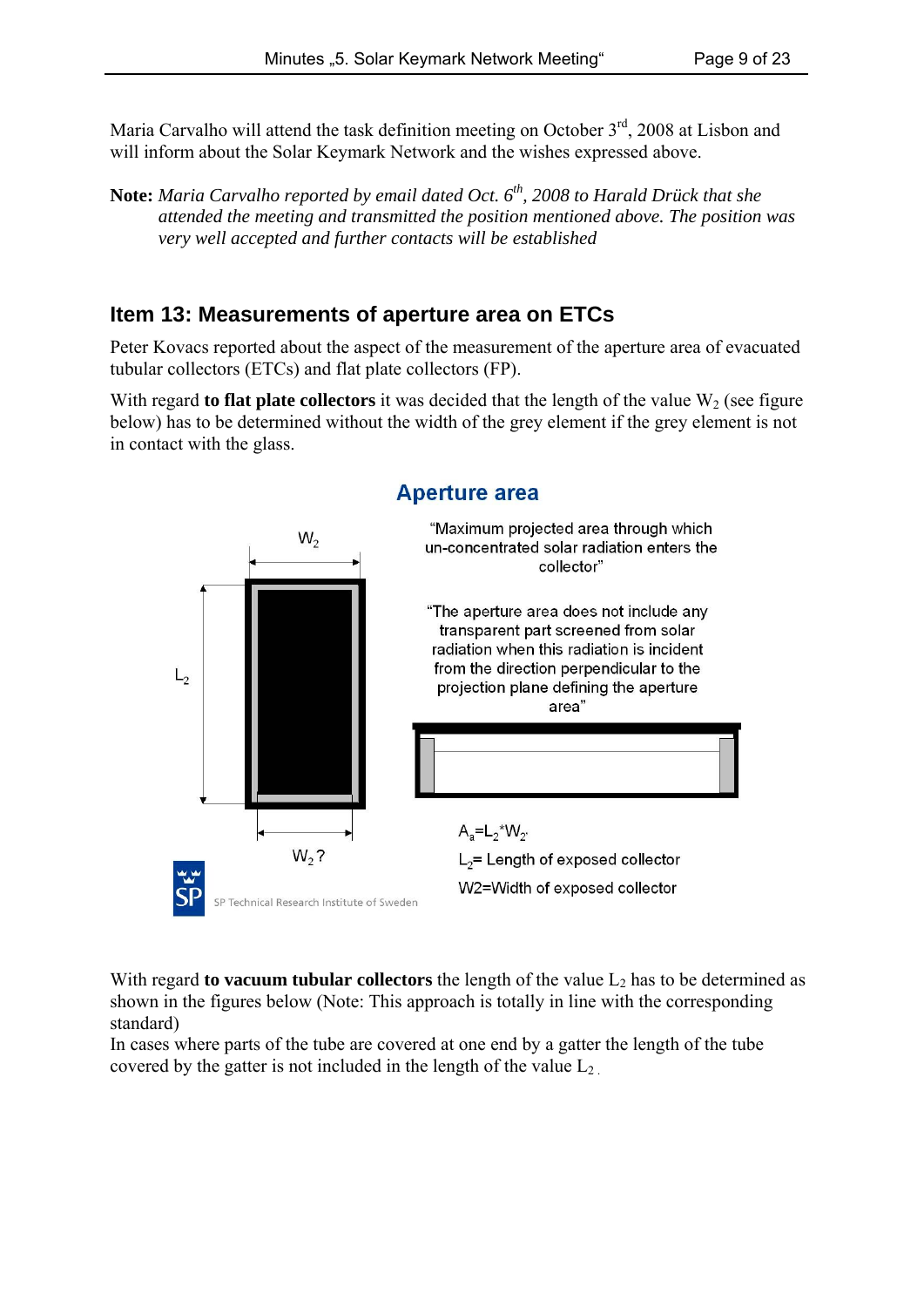#### **Aperture area**



The **absorber area** of concentrating collectors has to be determined as shown in the figure below (Note: This approach is totally in line with the corresponding standard). It was mentioned that with regard to the example on the right hand side there is a need for redrafting the standard.



#### **Absorber area**

For concentrating collector: "Surface area of the absorber which is designed to absorb solar radiation"

"The absorber area does not include any absorbing part permanently screened from solar radiation"

"The absorber area of (below) is equal to that of the corresponding non concentrating collectors obtained by removing the respective mirrors. Accordingly, it is calculated as in (left). However, in the case of a tubular collector with a tubular absorber, its projected area has to be replaced by the whole tube area"

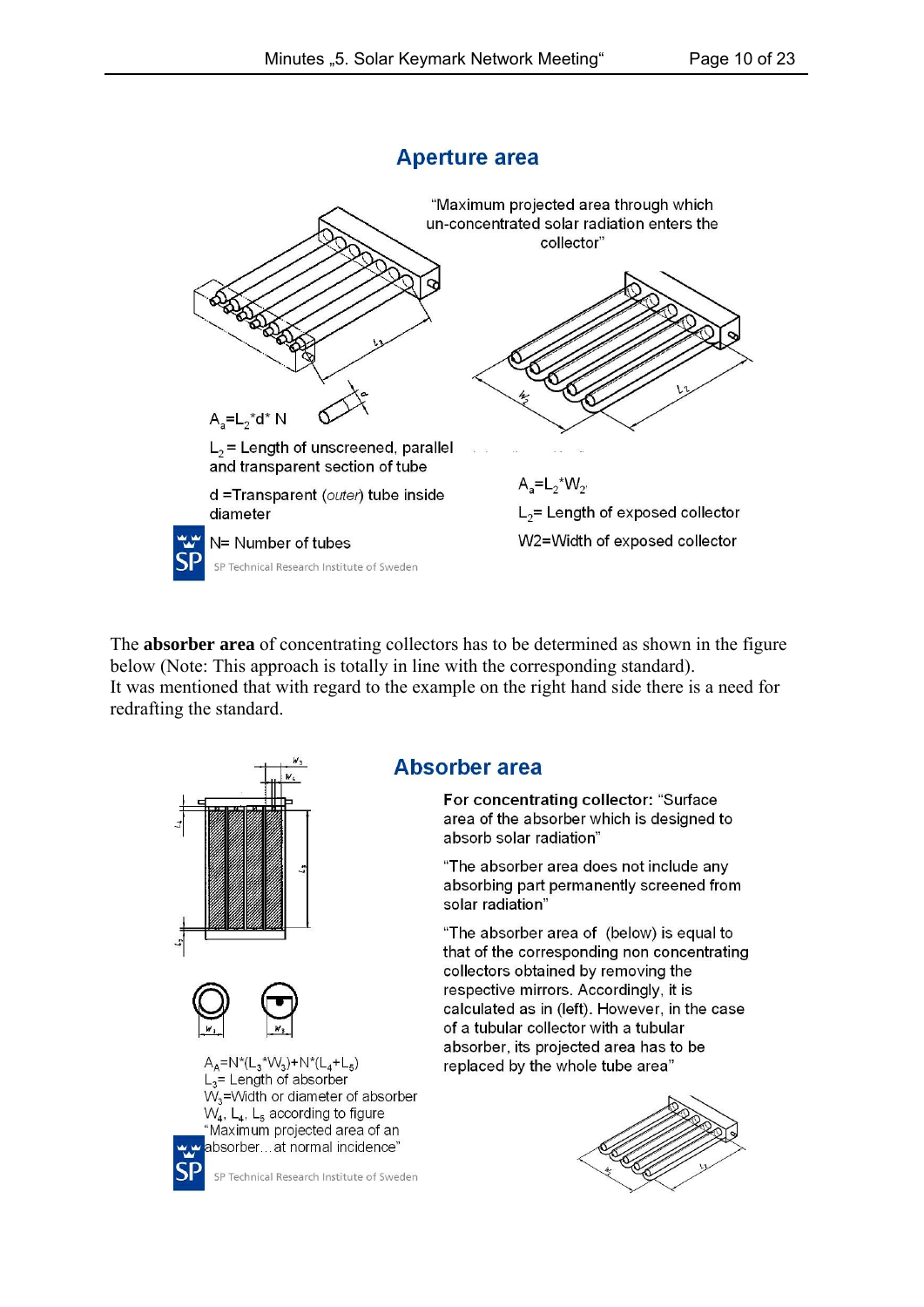The **gross area** is determined as shown in the picture below (Note: This approach is totally in line with the corresponding standard)



# **Item 14: Difference between nominal & actual store volume / capacity**

Rob Meesters raised the question what maximum difference between the nominal store volume stated on the store or its documentation and the actual volume of the store is allowed for Solar Keymarked systems.

#### **Decision – Difference between nominal and effective store volume**

The experts present decided that the difference between the nominal store volume stated on the system identification label shall not differ by more than 10 % form the effective store volume determined from the measured thermal capacity. The calculation of the percentage of the difference between the two volumes is based on the value of the effective volume. The effective store volume shall be mentioned in the test report.

*This decision was taken unanimously.*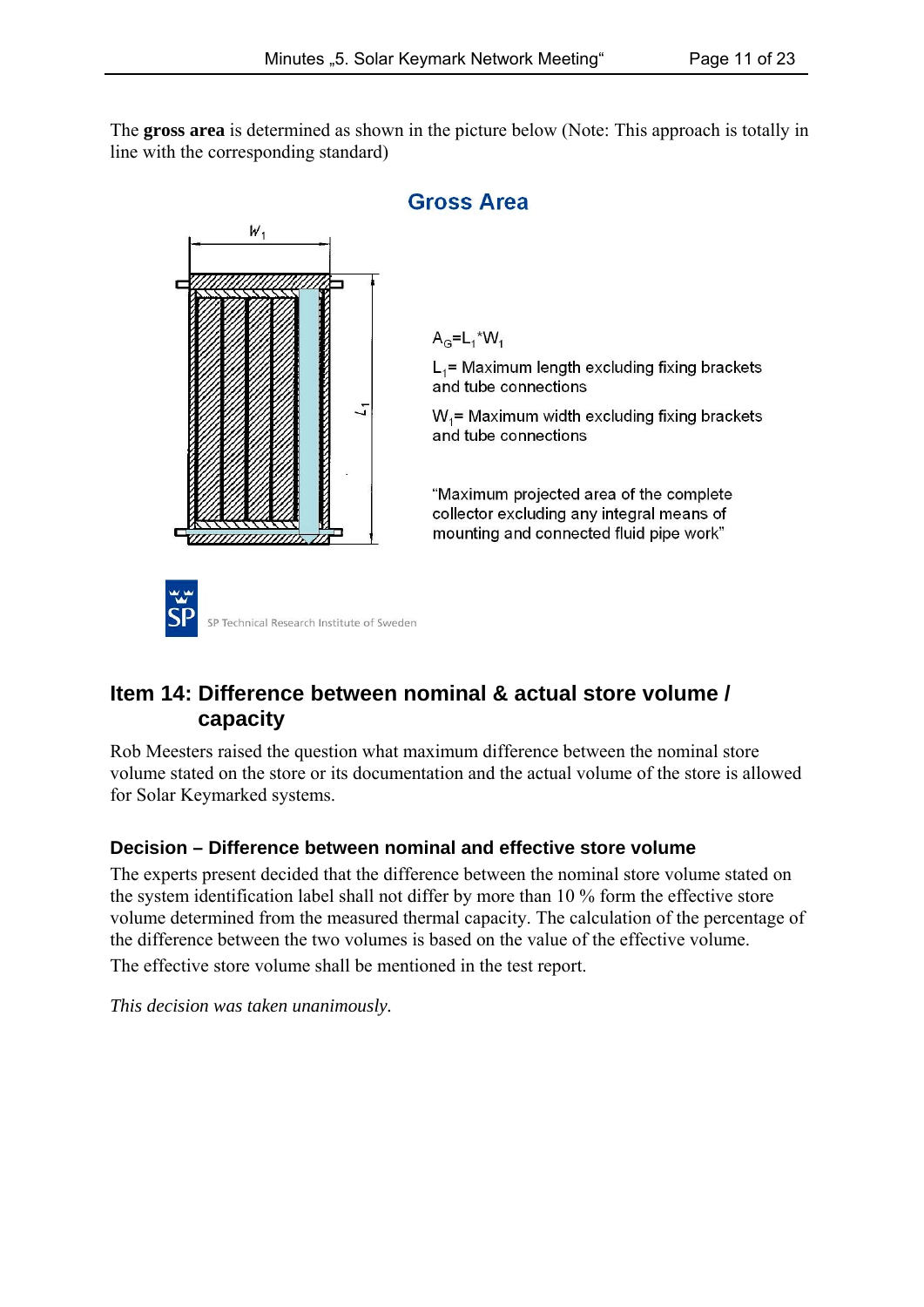# **Item 15: Issuing of OEM certificates**

With regard to the issuing of OEM certificates Peter Kovacs raised the following questions:

- Who can issue OEM certificates?
- How should the OEM certificates be coupled to the original certificates?
- What are the formal requirements on e.g. control visits and sampling?

In this context the following decision were made:

#### **Decision – Issuing of OEM certificates**

The present experts decided that OEM certificates shall be issued by the certifier who issued the original certificate.

*This decision was taken with three negative and 12 positive votes.*

The coupling for the OEM certificates to the original certificates has to be ensured by the certifier issuing the certificates.

It is in the responsibility of the certifiers to ensure that the formal requirements e.g. with regard to control visits and sampling are fulfilled.

With regard to this it was decided that the certification bodies should agree on a common procedure.

# **Item 16: Eco-design and energy labelling**

Jan Erik Nielsen reported about this subject on the basis of the document entitled "ANNEX IV on Eco-design implementing measures for dedicated water heaters" which was sent out by him via email dated September 29<sup>th</sup>, 2008.

He mentioned that the term "dedicated water heater" means systems that produce hot water and nothing else. Systems labelled on the basis of this document have to cover the load during the whole year. Due to this labelling of solar only or solar preheat systems is not possible.

Additionally he reported about the one day test included in this document for the determination of the system performance.

The procedures stated in the document are not appropriate for the performance assessment of solar thermal systems. Due to this action should be taken via the national energy agencies in order to influence the document in such a way that alternatively to the measurements a calculation procedure will be implemented and that also the energy labelling of solar only and solar preheat systems is possible.

Jan Erik Nielsen will prepare a draft ESTIF position paper related to this document and send it to CEN TC312 and to the Solar Keymark Network.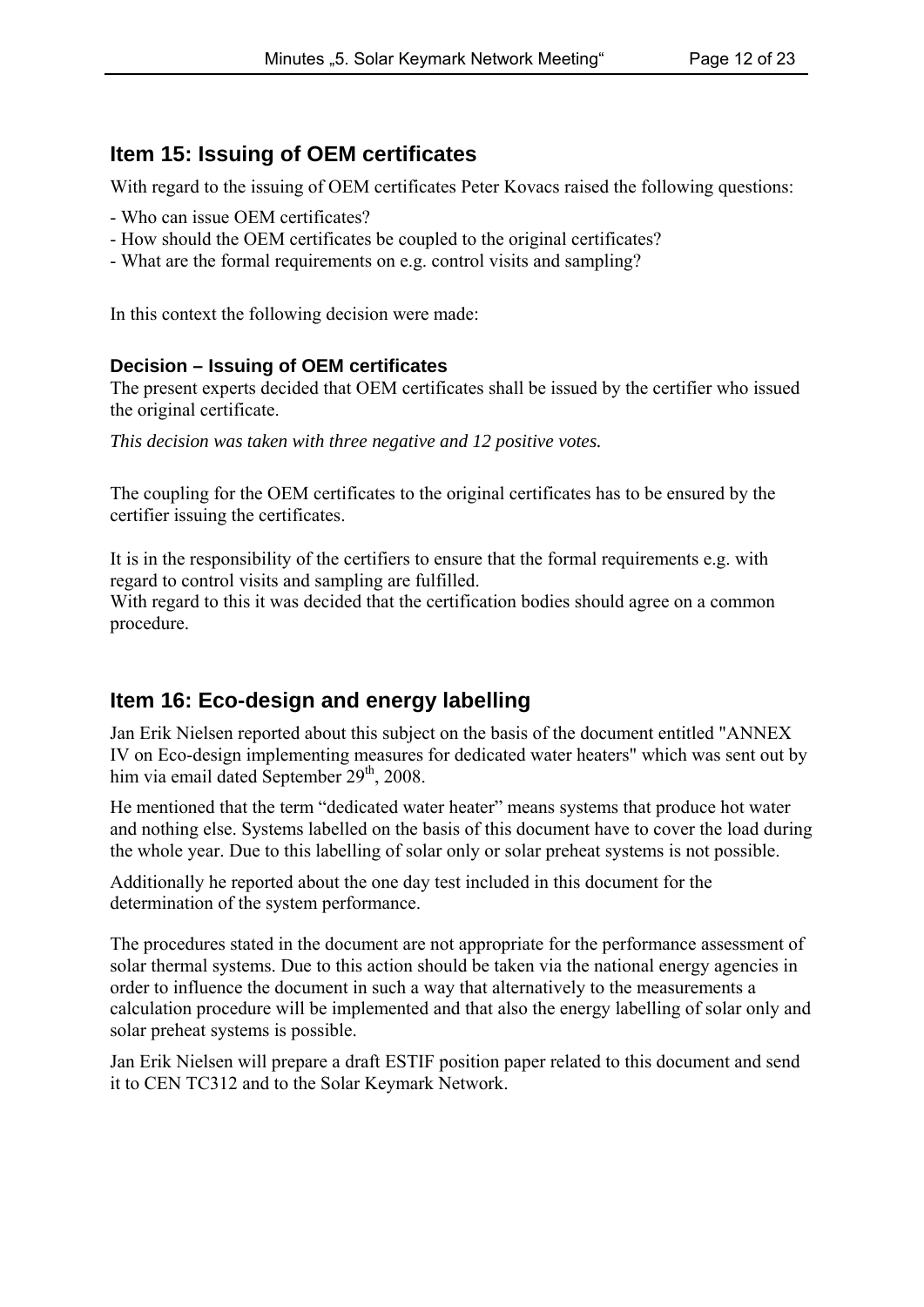#### **Item 17: Any other business**

#### **Item 17.1: ESTIF standardisation and certification working group**

Harald Drück mentioned that ESTIF decided on its general assembly at Ennepetal at the beginning of May 2008 to establish a working group related to standardisation and certification. As far as he is informed a participation of test lab laboratories in this working group is not desired by the chairman (Teun Bookhoven) of this working group.

Since the aim of the test labs is to further develop standardisation and certification issues in close co-operation with the solar thermal industry the Solar Keymark network expresses the wish to have more industry representatives attending the Solar Keymark network meetings. In order to make the meetings more attractive for industry topics especially relevant for industry shall treated in one block.

Furthermore the Solar Keymark Network decided to ask the chairman of the ESTIF Standardisation and Certification working group to open the group for a participation of solar thermal test labs and certifiers.

#### **Item 17.2: CEN TC312 meeting scheduled for November 2008**

The next CEN TC 312 meeting is scheduled for November 2008. Since up to now no recognisable preparation activities were started, the Solar Keymark Network doubts whether this meeting will take place. Due to this it was decided that Harald Drück as the chairman of the Solar Keymark Network should ask Mr. Emmanouil Kastanakis as the chairman of CEN TC 312 if the meeting will take place as originally planned.

In case the meeting will not take place in November 2008 the Solar Keymark Network expresses the wish to implement a convenor of CEN TC 312 WG1 as soon as possible. In this context it is mentioned that Peter Kovacs (SP) offers to take over the WG1 convenorship.

**Note:** *Harald Drück did send out the corresponding email (see above) on Oct.* 2<sup>nd</sup>, 2008 and *received on the same day the following answer from Mr. Emmanouil Kastanakis:*

Dear Dr. Harald Drueck,

I would like to inform you that unfortunately we have to rearrange the meeting at a later time. On Wednesday 10 of September send Mrs. Drossou Vasiliki Secretary of CEN TC312 an e-mail to Mr. Ken Guthrie in that it said, that from last July and due to pregnancy and maternity leave, her duties have been suspended and it is not known yet who was going to replace her. Due to this fact I requested from July from ELOT and CRES the replacement of Mrs. Drosou Vasiliki. Till today she wasn't replaced. In the next days we will appoint the new secretary Please note that Mrs. Drosou will be available again after March 2009. Please inform us for your proposal, about the next possible date of the meeting CEN TC312 in London. About the new convenor for CEN/TC312 WG 1, ELOT have sent at 19/06/2008 a circular letter to all CEN/TC312 members, that supporting the nomination of Dr. Costas Voropoulos. I persume the position of the convenor WG1 has been fulfilled. Best Regards, E. Kastanakis Chairman CEN TC312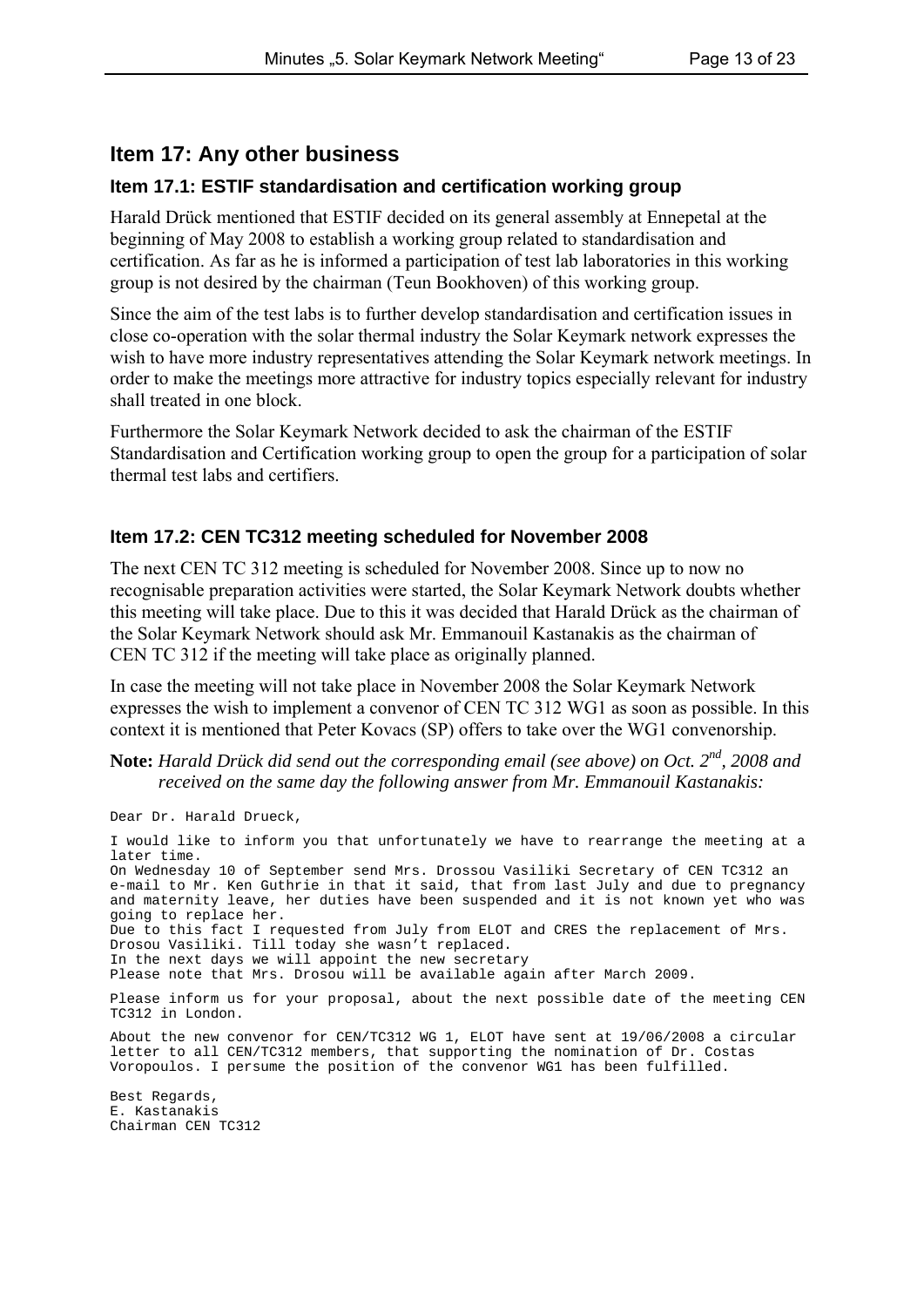#### **Item 17.3: Review of ISO 9060, ISO 9059, ISO 9846**

Josef Buchinger mentioned that the standards listed above are opened for systematic review. Note: This standards are related to the measurement of solar radiation.

#### **Item 17.4: Handling of samples damaged during transport**

In order to avoid any time delays due to samples damaged during transport Josef Buchinger mentioned that he made good experience with sampling approximately 150 % more products than needed for testing.

An other alternative would be to pick a second set of samples, seal it and deposit it at the factory in case problems occur with the first set of samples send to the test lab. In this case the second set of picked samples can be send to the test lab on demand.

# **Item 18: Date and place of next meeting**

It was decided that the next Solar Keymark Network Meeting will take place on

#### **March 23rd, 2009; 14:00 hrs - March 24th, 2009; 13:00 hrs at the premises of CENER at Pamplona, Spain**

The autumn 2009 meeting is scheduled September  $24<sup>th</sup> 12:00$  hrs to  $25<sup>th</sup> 13:00$  hrs at Brussels

# **Item 18: End of meeting**

Harald Drück thanked the participants for attending the meeting and for their constructive discussions. He closed the meeting at 13:13 hrs.

The minutes were prepared by Harald Drück (Chairman of the Solar Keymark Network) Stuttgart October  $7<sup>th</sup>$ , 2008.

**Contact address:** Harald Drück ITW, Stuttgart University Pfaffenwaldring 6 70550 Stuttgart, Germany Email: **drueck@itw.uni-stuttgart.de**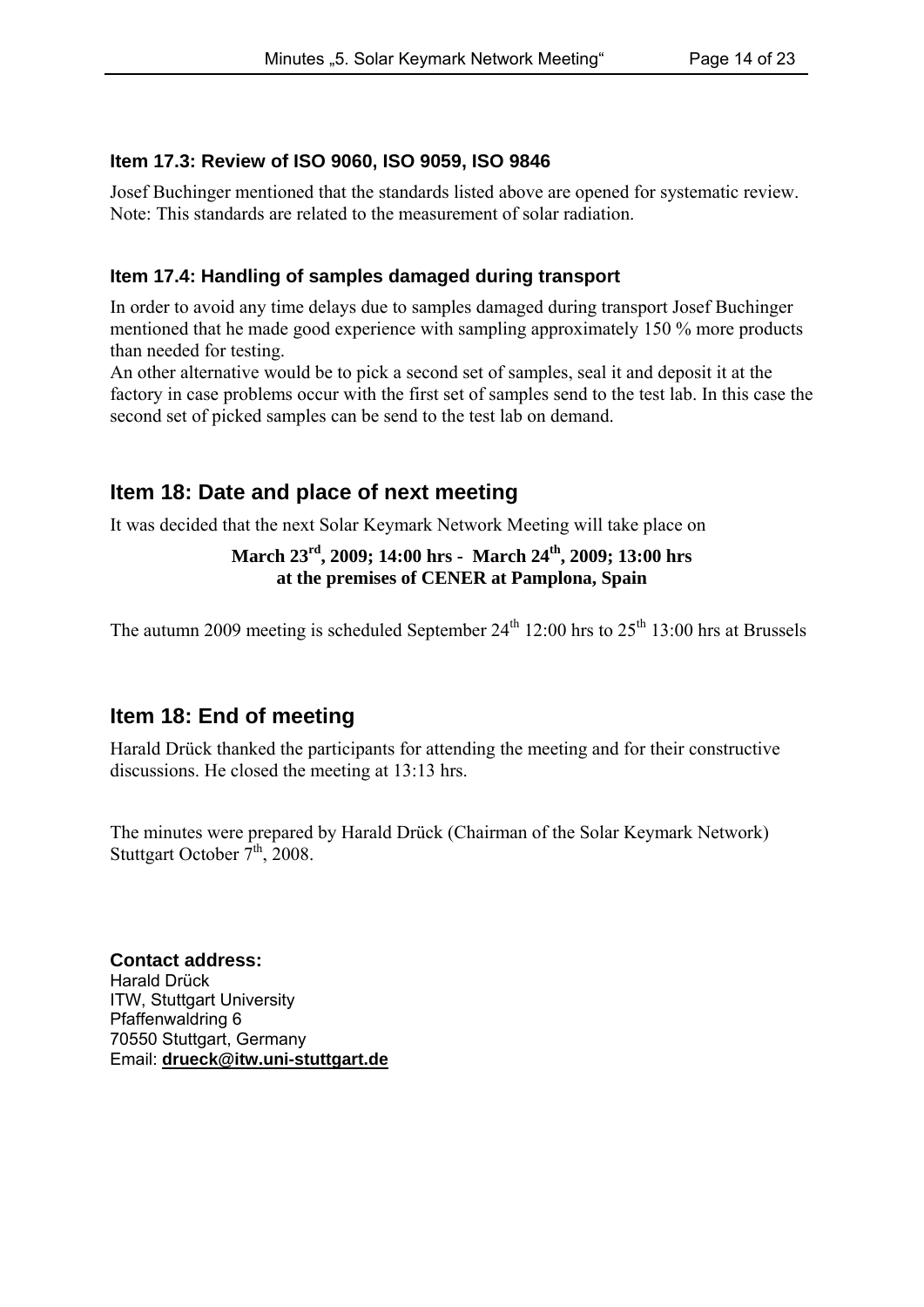# **Annex A: List of participants**

# **SOLAR KEYMARK NETWORK**

# **5th MEETING, BRUSSELS OCTOBER 1TH & 2ND, 2008**

| <b>NAME</b>              | <b>ORGANISATION</b>        |
|--------------------------|----------------------------|
| Premoli Pierluigi        | ICIM (Italy)               |
| Josef Buchinger          | arsenal (Austria)          |
| Jan Erik Nielsen         | SolarKey (Denmark)         |
| Andreas Bohren           | SPF (Switzerland)          |
| <b>Bouzid Khebchache</b> | CSTB (France)              |
| Maria Carvalho           | <b>INETI</b> (Portugal)    |
| Sören Scholz             | <b>DINCERTCO</b> (Germany) |
| Vinod Sharma             | ENEA (Italy)               |
| João Santos              | <b>CERTIF (Portugal)</b>   |
| <b>Peter Kovacs</b>      | SP (Sweden)                |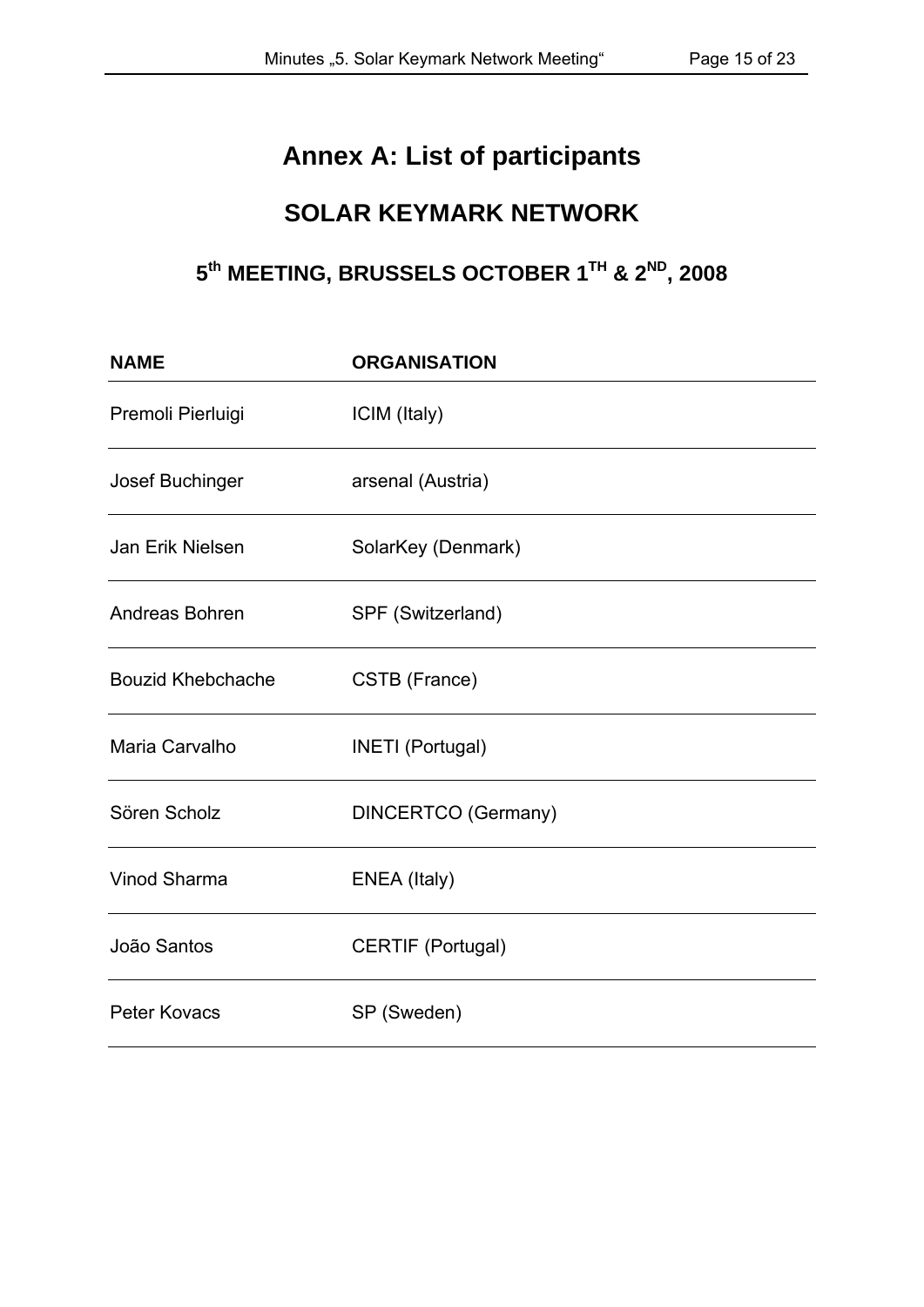| Stephan Fischer           | <b>ITW</b> (Germany)                     |
|---------------------------|------------------------------------------|
| <b>Harald Drück</b>       | ITW (Germany)                            |
| Hoang Liauw               | <b>CEN</b>                               |
| Korbinian Kramer          | ISE (Germany)                            |
| <b>Fabienne Salaberry</b> | Cener (Spain)                            |
| <b>Nele Rumler</b>        | ISFH (Germany)                           |
| <b>Rob Meesters</b>       | Solahart                                 |
| <b>Barry Johnston</b>     | Solar Twin (UK)                          |
| <b>Manhalter Michal</b>   | <b>SZU Engineering Test Institute NB</b> |
| <b>Richard Pelan</b>      | Kingspan Renewables (UK)                 |
| Ioannis Alexiou           | ELOT (Greece)                            |
| Paolo Trisoglio           | Modulo Uno (Italy)                       |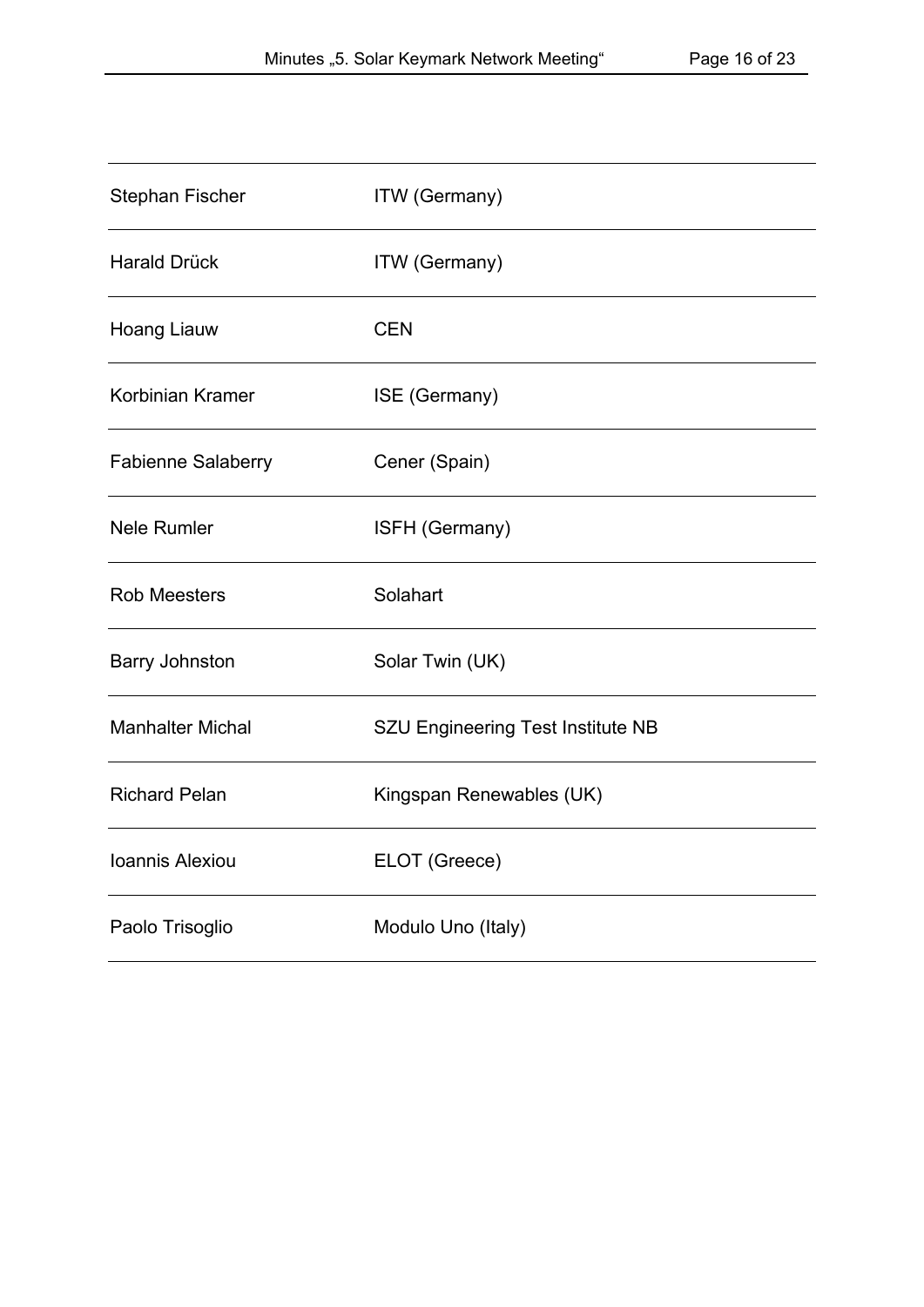# **Annex B: Final agenda**

# Solar Keymark Network



working according to the Solar Keymark scheme rules

# 5. Solar Keymark Network Meeting<br>Wednesday, Oct 1st, 12:00 to Thursday, Oct 2<sup>nd</sup> 2008, 13:00 hrs<br>Brussels, Renewable Energy House (the location of ESTIF)

for details see: http://www.erec.org/reh/ and http://www.estif.org/31.0.html

#### **Final Agenda**

| Item                               | Content                                                                                                                                                                                                                 |
|------------------------------------|-------------------------------------------------------------------------------------------------------------------------------------------------------------------------------------------------------------------------|
| 1                                  | Opening of the meeting (HD)                                                                                                                                                                                             |
| 2                                  | Introduction of participants (HD)                                                                                                                                                                                       |
| 3                                  | Approval of the minutes of the 4. meeting (HD)                                                                                                                                                                          |
| 4                                  | Terms and conditions for the Solar KEYMARK Network Meetings<br>(Sören Scholz)                                                                                                                                           |
| 5                                  | Level of confidentiality of the Solar Keymark Network minutes (HD)                                                                                                                                                      |
| 6                                  | Fees for the Solar Keymark Network and Secretariat (JEN)                                                                                                                                                                |
| $\overline{7}$                     | Test reference years for performance prediction acc. to EN 12976 (HD)                                                                                                                                                   |
| 8                                  | Flexible Solar Keymark certification for factory made systems (JEN)                                                                                                                                                     |
| 9                                  | Revised scheme rules (JEN)                                                                                                                                                                                              |
| 10                                 | Presentation of the energy output calculation tool for collectors<br>(Peter Kovacs)                                                                                                                                     |
| 11                                 | Valdity of Solar Keymark certificates in case of absorbers selective coated<br>by different manufacturers are used (Costas Travasaros).                                                                                 |
| 12                                 | IEA SH&C Task on "Rating and Certification Procedures" (HD)                                                                                                                                                             |
| 13                                 | Measurements of aperture area on ETCs (Peter Kovacs)                                                                                                                                                                    |
| 14                                 | Difference between nominal & actual store volume / capacity (R. Meesters)                                                                                                                                               |
| 15                                 | Issuing of OEM certificates (who, coupling to original certificates)<br>(Peter Kovacs)                                                                                                                                  |
| 16                                 | Eco-design and energy labelling (JEN)                                                                                                                                                                                   |
| 17<br>17.1<br>17.2<br>17.3<br>17.4 | Any other business (HD)<br>ESTIF Standardisation and Certification working group<br>TC312 Meeting scheduled for November 2008<br>Review of ISO 9060, ISO 9059, ISO 9846<br>Handling of samples damaged during transport |
| 18                                 | Date and place of next meeting(s) (HD)                                                                                                                                                                                  |
| 19                                 | End of meeting (HD)                                                                                                                                                                                                     |

JEN: Jan Erik Nielsen, PlanEnergi, ESTIF Technical Consultant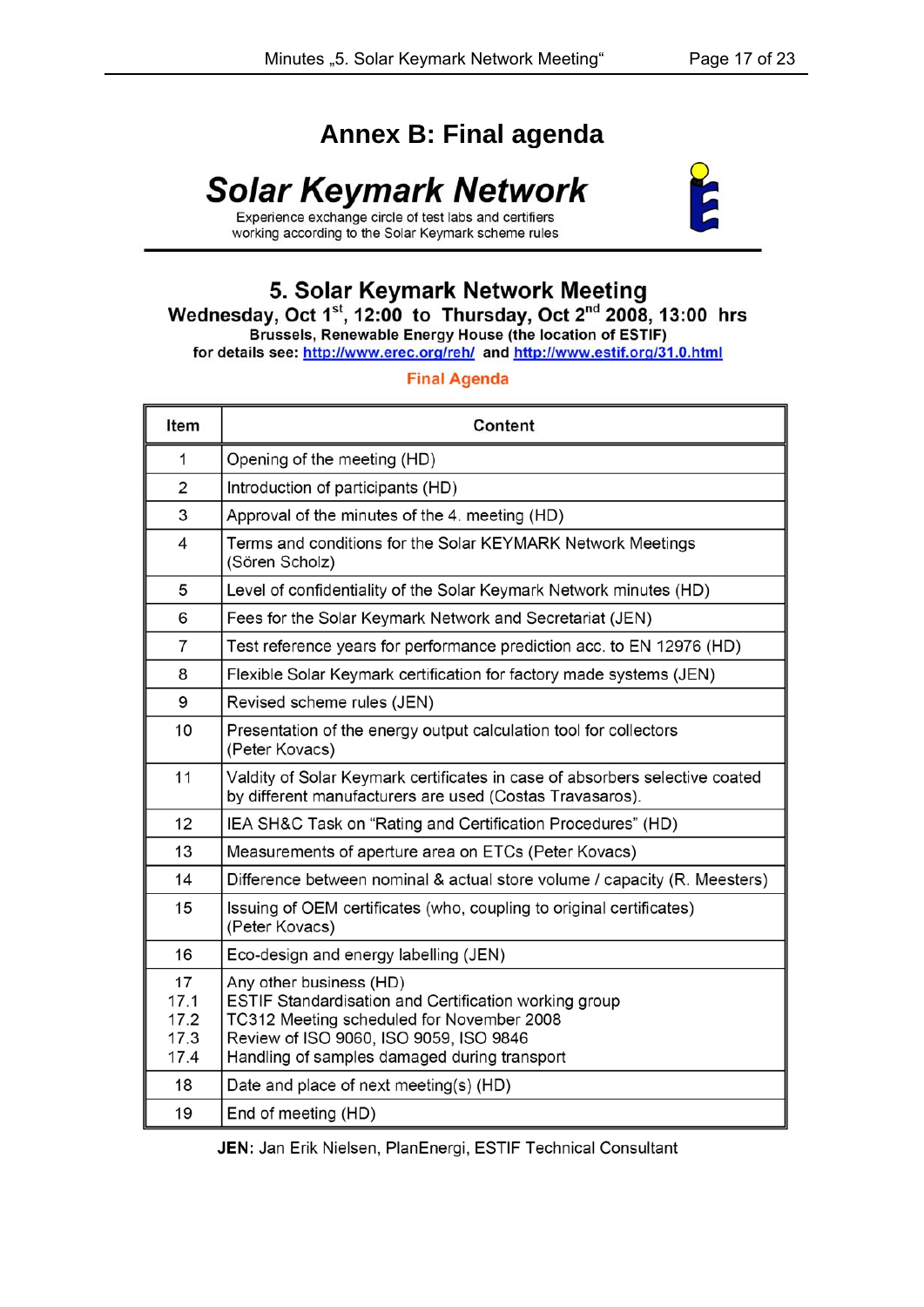# **Annex C: Test reference years – check sums**

In the following the check sums for specific test reference years are listed. Theses check sums were determined according the procedure agreed on during the 1<sup>st</sup> Solar Keymark Network Meeting in June 2006.

| <b>Austria</b><br><b>Location Vienna</b>                           | maximum<br>value | minimum<br>value | sum over<br>the year |
|--------------------------------------------------------------------|------------------|------------------|----------------------|
| direct radiation (on 45° tilt angle) [W/m <sup>2</sup> ]           | 448              | 0.0              | 662919               |
| diffuse radiation (on $45^{\circ}$ tilt angle) [W/m <sup>2</sup> ] | 730              | 0.0              | 444514               |
| ambient temperature [°C]                                           | 31.5             | $-9.7$           | 94327.2              |
| wind speed (optional) [m/s]                                        | 13.4             | 0,0              | 27141.6              |
| Contact: Josef Buchinger (email: Josef.Buchinger@arsenal.ac.at)    |                  |                  |                      |

| <b>Austria</b><br><b>Location Graz</b>                             | maximum<br>value | minimum<br>value | sum over<br>the year |
|--------------------------------------------------------------------|------------------|------------------|----------------------|
| direct radiation (on $45^{\circ}$ tilt angle) [W/m <sup>2</sup> ]  | 463              | 0.0              | 659403               |
| diffuse radiation (on $45^{\circ}$ tilt angle) [W/m <sup>2</sup> ] | 806              | 0.0              | 483336               |
| ambient temperature [°C]                                           | 29.0             | $-14.8$          | 71201.3              |
| wind speed (optional) [m/s]                                        | 14.9             | 0.0              | 13159.5              |
| Contact: Josef Buchinger (email: Josef.Buchinger@arsenal.ac.at)    |                  |                  |                      |

| Greece<br><b>Location Athens</b>                                  | maximum<br>value | minimum<br>value | sum over<br>the year |
|-------------------------------------------------------------------|------------------|------------------|----------------------|
| direct radiation (on $45^{\circ}$ tilt angle) [W/m <sup>2</sup> ] | 805              | 0.0              | 896210               |
| diffuse radiation on $45^{\circ}$ tilt angle) [W/m <sup>2</sup> ] | 456              | 0.0              | 822104               |
| ambient temperature [°C]                                          | 36.9             | 17               | 161979               |
| wind speed (optional) [m/s]                                       | 19.7             | 0.0              | 40218                |
| Contact: Giorgos Panaras (email: petpan@mail.ntua.gr)             |                  |                  |                      |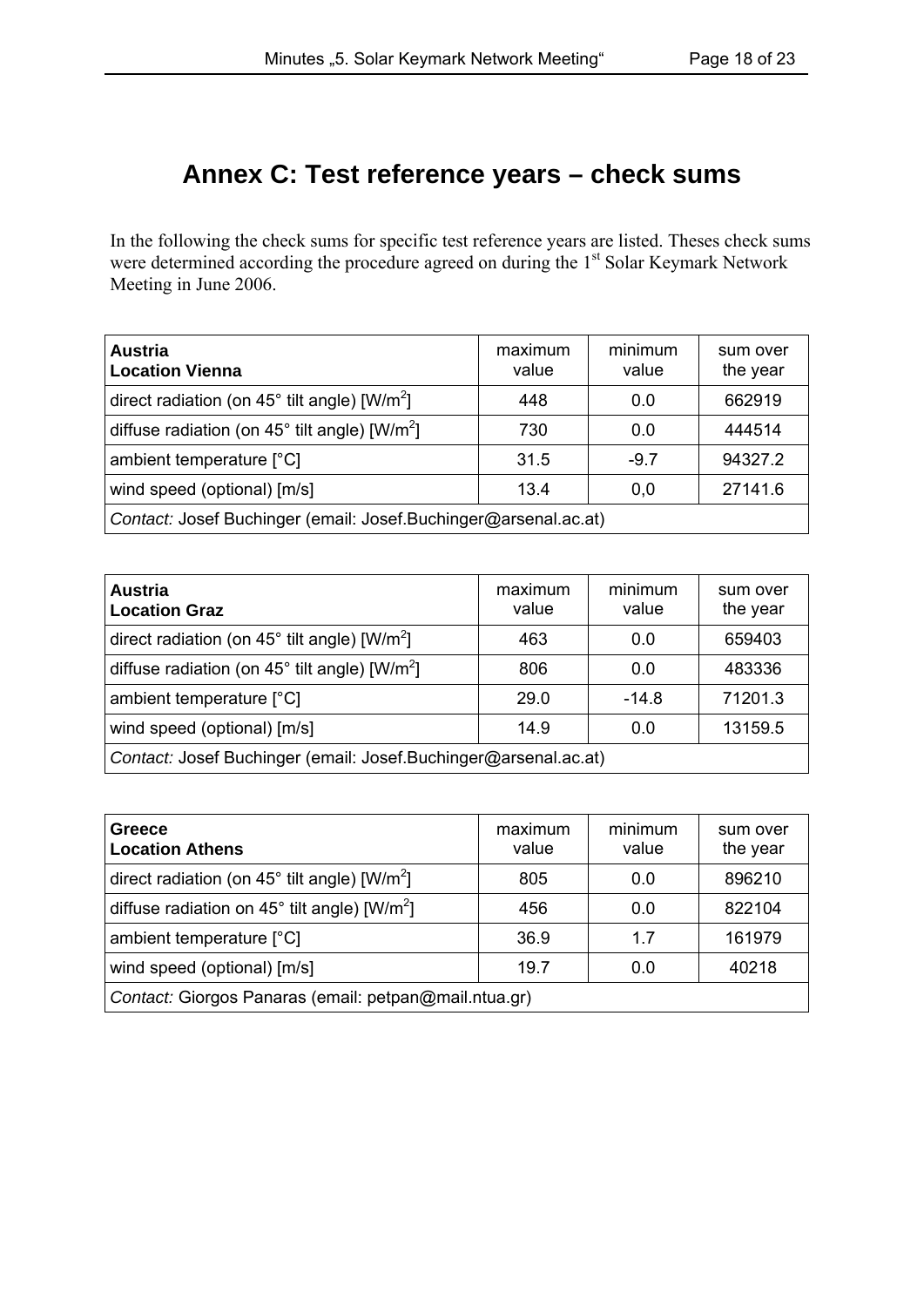| <b>Poland</b><br><b>Location Warsaw</b>                            | maximum<br>value | minimum<br>value | sum over<br>the year |
|--------------------------------------------------------------------|------------------|------------------|----------------------|
| direct radiation (on $45^{\circ}$ tilt angle) [W/m <sup>2</sup> ]  | 503.2            | 0.0              | 308798.0             |
| diffuse radiation on 45 $^{\circ}$ tilt angle) [W/m <sup>2</sup> ] | 389.8            | 0.0              | 629439.4             |
| ambient temperature [°C]                                           | 28.0             | $-7.5$           | 68109.8              |
| wind speed (optional) [m/s]                                        | 7.8              | 0.0              | 22252.5              |
| Contact: Stanisław Gołębiowski (email: sgolebiowski@ecbrec.pl)     |                  |                  |                      |

| <b>Portugal</b><br><b>Location Porto</b>                           | maximum<br>value | minimum<br>value | sum over<br>the year |
|--------------------------------------------------------------------|------------------|------------------|----------------------|
| direct radiation (on 45° tilt angle) [W/m <sup>2</sup> ]           | 943.6            | 0.0              | 1010849.6            |
| diffuse radiation on 45 $^{\circ}$ tilt angle) [W/m <sup>2</sup> ] | 423.9            | 0.0              | 586284.6             |
| ambient temperature [°C]                                           | 32.9             | $-0.3$           | 119676.7             |
| wind speed (optional) [m/s]                                        |                  |                  |                      |
| Contact: Maria Carvalho (email: mjoao.carvalho@ineti.pt)           |                  |                  |                      |

| Portugal<br><b>Location Lisboa</b>                                 | maximum<br>value | minimum<br>value | sum over<br>the year |
|--------------------------------------------------------------------|------------------|------------------|----------------------|
| direct radiation (on $45^{\circ}$ tilt angle) [W/m <sup>2</sup> ]  | 946.8            | 0.0              | 1130822.2            |
| diffuse radiation on 45 $^{\circ}$ tilt angle) [W/m <sup>2</sup> ] | 421.5            | 0.0              | 582399.5             |
| ambient temperature [°C]                                           | 35.4             | 17               | 144875.8             |
| wind speed (optional) [m/s]                                        |                  |                  |                      |
| Contact: Maria Carvalho (email: mjoao.carvalho@ineti.pt)           |                  |                  |                      |

| <b>Portugal</b><br><b>Location Faro</b>                           | maximum<br>value | minimum<br>value | sum over<br>the year |
|-------------------------------------------------------------------|------------------|------------------|----------------------|
| direct radiation (on $45^{\circ}$ tilt angle) [W/m <sup>2</sup> ] | 961.5            | 0.0              | 1394718.7            |
| diffuse radiation on $45^{\circ}$ tilt angle) [W/m <sup>2</sup> ] | 393.0            | 0.0              | 510632.9             |
| ambient temperature [°C]                                          | 36.2             | 3.4              | 153112.3             |
| wind speed (optional) [m/s]                                       |                  |                  |                      |
| Contact: Maria Carvalho (email: mjoao.carvalho@ineti.pt)          |                  |                  |                      |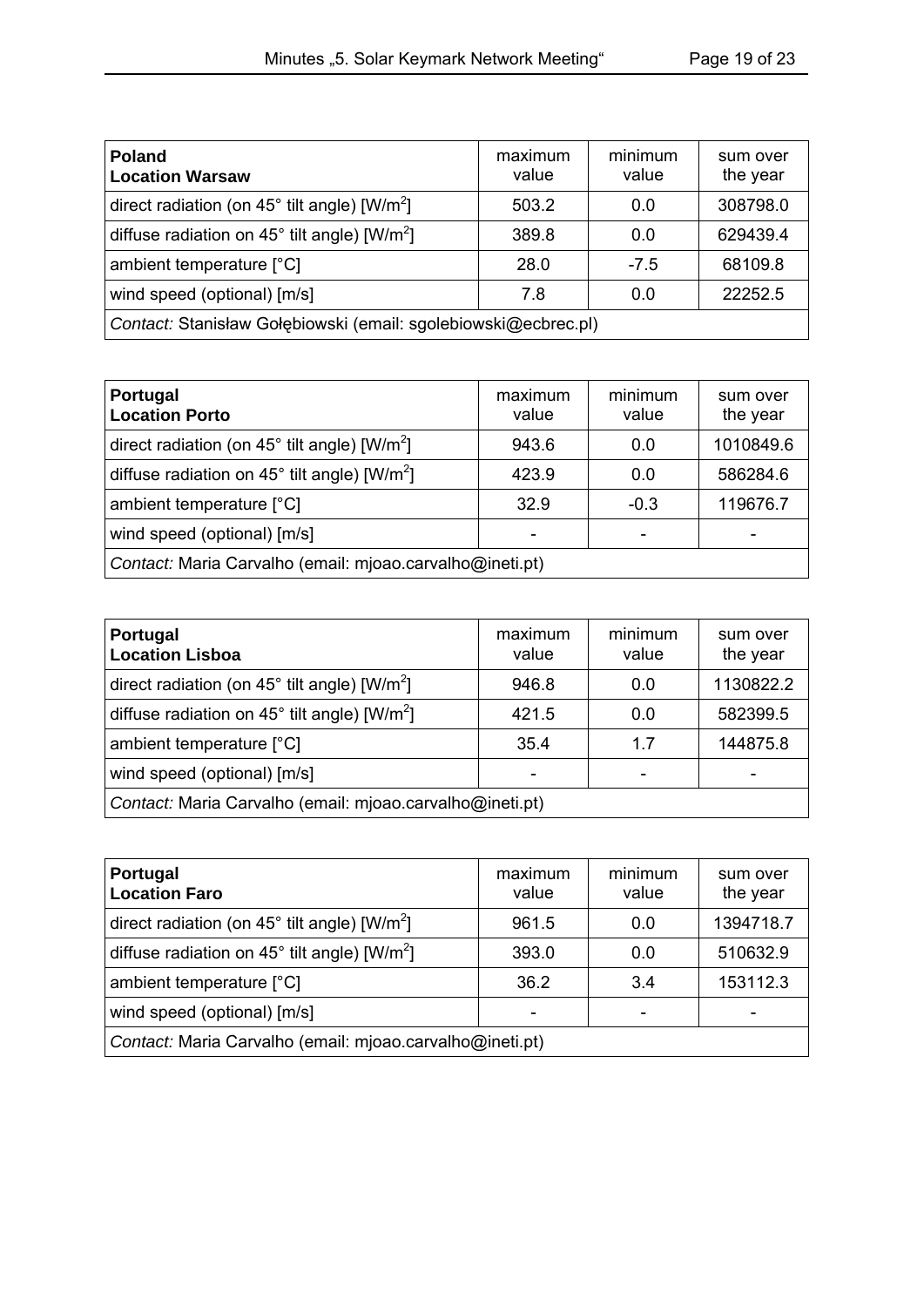| Germany<br><b>Location Würzburg</b>                               | maximum<br>value | minimum<br>value | sum over<br>the year |
|-------------------------------------------------------------------|------------------|------------------|----------------------|
| direct radiation (on 45° tilt angle) [W/m <sup>2</sup> ]          | 763              | 0.0              | 667215.1             |
| diffuse radiation on $45^{\circ}$ tilt angle) [W/m <sup>2</sup> ] | 383              | 0.0              | 562373,1             |
| ambient temperature [°C]                                          | 32.6             | $-16.9$          | 78744.7              |
| wind speed (optional) [m/s]                                       | 23               | 0,0              | 26824.7              |
| Contact: Henner Kerskes (email: kerskes@itw.uni-stuttgart.de)     |                  |                  |                      |

| <b>Italy</b><br><b>Location Rome</b>                               | maximum<br>value | minimum<br>value | sum over<br>the year |
|--------------------------------------------------------------------|------------------|------------------|----------------------|
| direct radiation (on $45^{\circ}$ tilt angle) [W/m <sup>2</sup> ]  | 951              | 0.0              | 1096410.0            |
| diffuse radiation on 45 $^{\circ}$ tilt angle) [W/m <sup>2</sup> ] | 486              | 0.0              | 517475.0             |
| ambient temperature [°C]                                           | 38.2             | $-2.3$           | 135506.0             |
| wind speed (optional) [m/s]                                        |                  |                  |                      |
| Contact: Giacobbe Braccio (email: braccio@trisaia.enea.it)         |                  |                  |                      |

| <b>Italy</b><br><b>Location Catania</b>                            | maximum<br>value | minimum<br>value | sum over<br>the year |
|--------------------------------------------------------------------|------------------|------------------|----------------------|
| direct radiation (on $45^{\circ}$ tilt angle) [W/m <sup>2</sup> ]  | 1011             | 0.0              | 1306251.0            |
| diffuse radiation on 45 $^{\circ}$ tilt angle) [W/m <sup>2</sup> ] | 478              | 0.0              | 490209.0             |
| ambient temperature [°C]                                           | 39.8             | 2.8              | 159218.0             |
| wind speed (optional) [m/s]                                        | 9.8              | 0.0              | 21133.0              |
| Contact: Giacobbe Braccio (email: braccio@trisaia.enea.it)         |                  |                  |                      |

| <b>Denmark</b><br><b>Location Copenhagen</b><br>(Long.:12.34°; Lat.: 55.43°; Alt.: 19 m) | maximum<br>value | minimum<br>value | sum over<br>the year |
|------------------------------------------------------------------------------------------|------------------|------------------|----------------------|
| direct radiation (on $45^{\circ}$ tilt angle) [W/m <sup>2</sup> ]                        | 926              | 0.0              | 611375.0             |
| diffuse radiation on 45 $^{\circ}$ tilt angle) [W/m <sup>2</sup> ]                       | 423              | 0.0              | 577580.0             |
| ambient temperature [°C]                                                                 | 26.1             | $-10.2$          | 69785.3              |
| wind speed (optional) [m/s]                                                              | 19.5             | 0.1              | 49889.4              |
| Contact: Jan Erik Nielsen (email: jen@planenergi.dk)                                     |                  |                  |                      |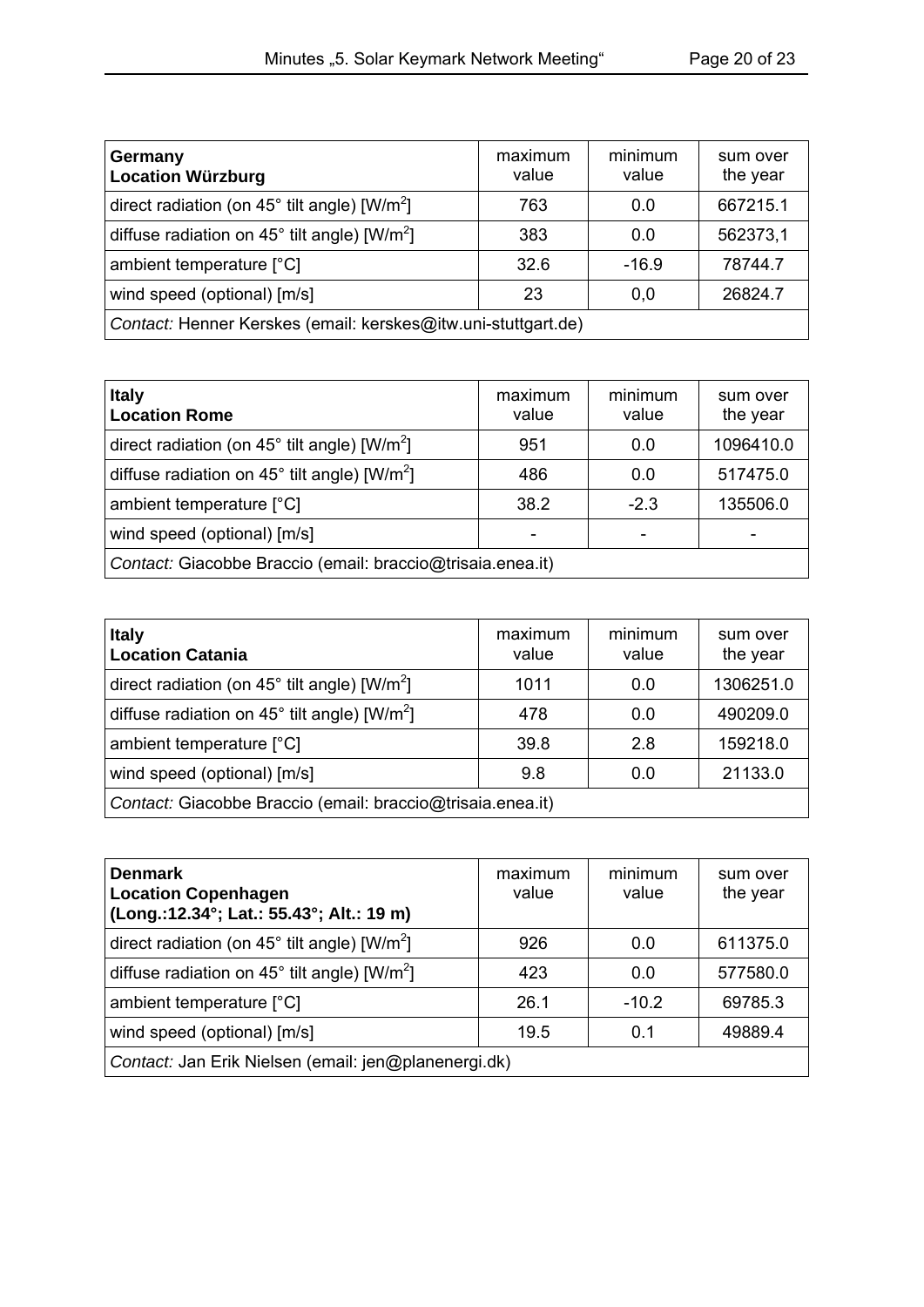| <b>Spain</b><br><b>Location Las Palmas</b>                        | maximum<br>value | minimum<br>value | sum over<br>the year |
|-------------------------------------------------------------------|------------------|------------------|----------------------|
| direct radiation (on $45^{\circ}$ tilt angle) [W/m <sup>2</sup> ] | 936              | 0.0              | 1416906              |
| diffuse radiation on $45^{\circ}$ tilt angle) [W/m <sup>2</sup> ] | 459              | 0.0              | 714373               |
| ambient temperature [°C]                                          | 31.8             | 10.3             | 179517.2             |
| wind speed (optional) [m/s]                                       |                  |                  |                      |
| Contact: Pilar Navarro Rivero (privero@itccanarias.org)           |                  |                  |                      |

| <b>Spain</b><br><b>Location Madrid</b>                             | maximum<br>value | minimum<br>value | sum over<br>the year |
|--------------------------------------------------------------------|------------------|------------------|----------------------|
| direct radiation (on $45^{\circ}$ tilt angle) [W/m <sup>2</sup> ]  | 947              | 0.0              | 1162392              |
| diffuse radiation on 45 $^{\circ}$ tilt angle) [W/m <sup>2</sup> ] | 463              | 0.0              | 659383               |
| ambient temperature [°C]                                           | 36.0             | $-0.6$           | 125545.5             |
| wind speed (optional) [m/s]                                        |                  |                  |                      |
| Contact: Pilar Navarro Rivero (privero@itccanarias.org)            |                  |                  |                      |

| <b>Sweden</b><br><b>Location Stockholm 1996-2005</b>              | maximum<br>value | minimum<br>value | sum over<br>the year |
|-------------------------------------------------------------------|------------------|------------------|----------------------|
| direct radiation (on $45^{\circ}$ tilt angle) [W/m <sup>2</sup> ] | 933              | 0.0              | 693756.0             |
| diffuse radiation on $45^{\circ}$ tilt angle) [W/m <sup>2</sup> ] | 423              | 0.0              | 534174.0             |
| ambient temperature [°C]                                          | 30.3             | $-18.2$          | 66011.0              |
| wind speed (optional) [m/s]                                       |                  |                  |                      |
| Contact: Ulrik Pettersson (email: ulrik.pettersson@sp.se)         |                  |                  |                      |

| <b>France</b><br><b>Location Agen</b><br>(Long.: 0.63°; Lat.: 44.18°) | maximum<br>value | minimum<br>value | sum over<br>the year |
|-----------------------------------------------------------------------|------------------|------------------|----------------------|
| direct radiation (on $45^{\circ}$ tilt angle) [W/m <sup>2</sup> ]     | 974.8            | 0.0              | 757407.9             |
| diffuse radiation on $45^{\circ}$ tilt angle) [W/m <sup>2</sup> ]     | 437.4            | 0.0              | 666806.5             |
| ambient temperature [°C]                                              | 32.9             | $-6.7$           | 108223.0             |
| wind speed (optional) [m/s]                                           | 14.5             | 0.0              | 22696.6              |
| Contact: Dominique Caccavelli (email: dominique.caccavelli@cstb.fr)   |                  |                  |                      |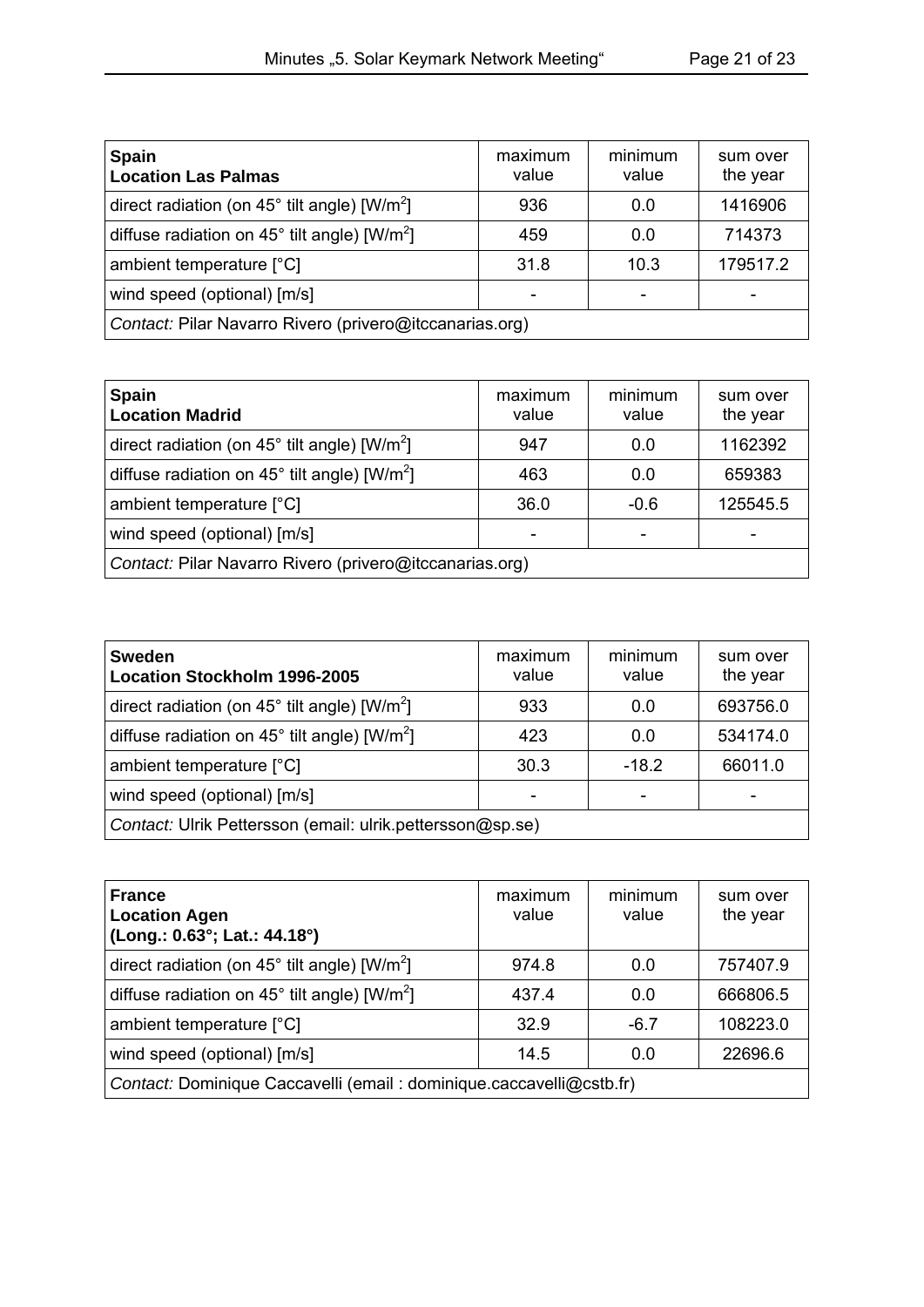| <b>France</b><br><b>Location Trappes</b><br>(Long.: 2.00°; Lat.: 48.77°) | maximum<br>value | minimum<br>value | sum over<br>the year |
|--------------------------------------------------------------------------|------------------|------------------|----------------------|
| direct radiation (on $45^{\circ}$ tilt angle) [W/m <sup>2</sup> ]        | 957.7            | 0.0              | 615109.5             |
| diffuse radiation on 45 $^{\circ}$ tilt angle) [W/m <sup>2</sup> ]       | 423.0            | 0.0              | 592836.7             |
| ambient temperature [°C]                                                 | 30.9             | $-6.9$           | 88166.5              |
| wind speed (optional) [m/s]                                              | 13.4             | 0.0              | 28355.7              |
| Contact: Dominique Caccavelli (email: dominique.caccavelli@cstb.fr)      |                  |                  |                      |

| <b>France</b><br><b>Location Nice</b><br>(Long.: 7.25°; Lat.: 43.65°) | maximum<br>value | minimum<br>value | sum over<br>the year |
|-----------------------------------------------------------------------|------------------|------------------|----------------------|
| direct radiation (on $45^{\circ}$ tilt angle) [W/m <sup>2</sup> ]     | 982.4            | 0.0              | 1001893.6            |
| diffuse radiation on $45^{\circ}$ tilt angle) [W/m <sup>2</sup> ]     | 424.0            | 0.0              | 667075.4             |
| ambient temperature [°C]                                              | 30.3             | 11               | 133890.0             |
| wind speed (optional) [m/s]                                           | 17.5             | 0.1              | 34496.1              |
| Contact: Dominique Caccavelli (email: dominique.caccavelli@cstb.fr)   |                  |                  |                      |

| <b>Switzerland</b><br><b>Location Davos</b>                        | maximum<br>value | minimum<br>value | sum over<br>the year |
|--------------------------------------------------------------------|------------------|------------------|----------------------|
| direct radiation (on $45^{\circ}$ tilt angle) [W/m <sup>2</sup> ]  | 1060             | 0.0              | 1000788              |
| diffuse radiation on 45 $^{\circ}$ tilt angle) [W/m <sup>2</sup> ] | 406              | 0.0              | 682810.0             |
| ambient temperature [°C]                                           | 27.8             | $-26.5$          | 28200.5              |
| wind speed (optional) [m/s]                                        | 10.9             | 0.0              | 20569.4              |
| Contact: Sebastian Laipple                                         |                  |                  |                      |